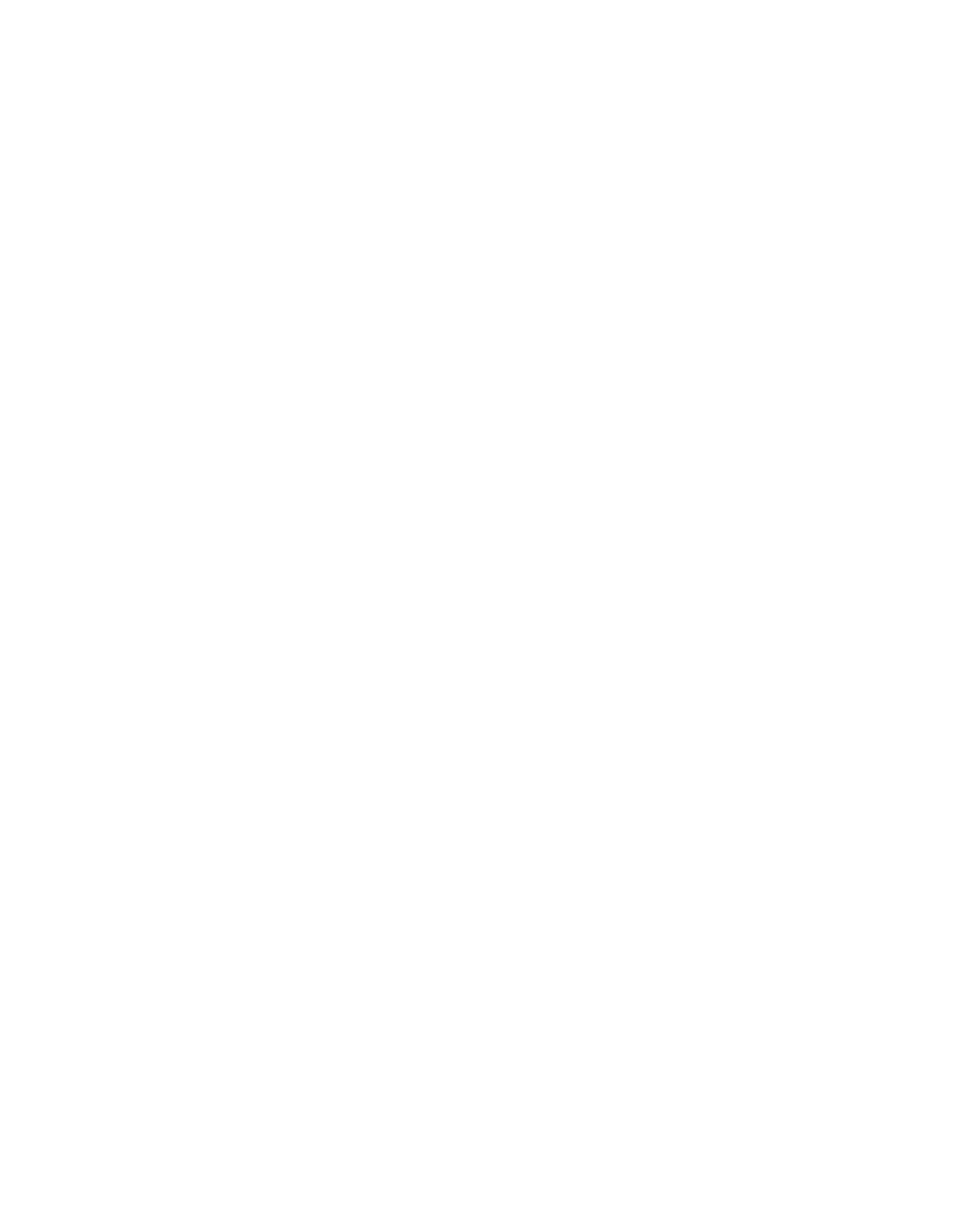# INTERNATIONAL MONETARY FUND

## REPUBLIC OF EQUATORIAL GUINEA

# **Statistical Appendix**

Prepared by a staff team consisting of Janet Stotsky (head), Ali Alichi, Matthew Gaertner, and Dimitre Milkov (all AFR)

Approved by the African Department

October 17, 2008

### Contents Page

### Tables

| 1.  |                           |  |
|-----|---------------------------|--|
| 2.  |                           |  |
| 3.  |                           |  |
| 4.  |                           |  |
| 5.  |                           |  |
| 6.  |                           |  |
| 7.  |                           |  |
| 8.  |                           |  |
| 9.  |                           |  |
| 10. |                           |  |
|     |                           |  |
| 12. | Monetary Survey, 2002–07. |  |
| 13. |                           |  |
| 14. |                           |  |
| 15. |                           |  |
| 16. |                           |  |
| 17. |                           |  |
|     |                           |  |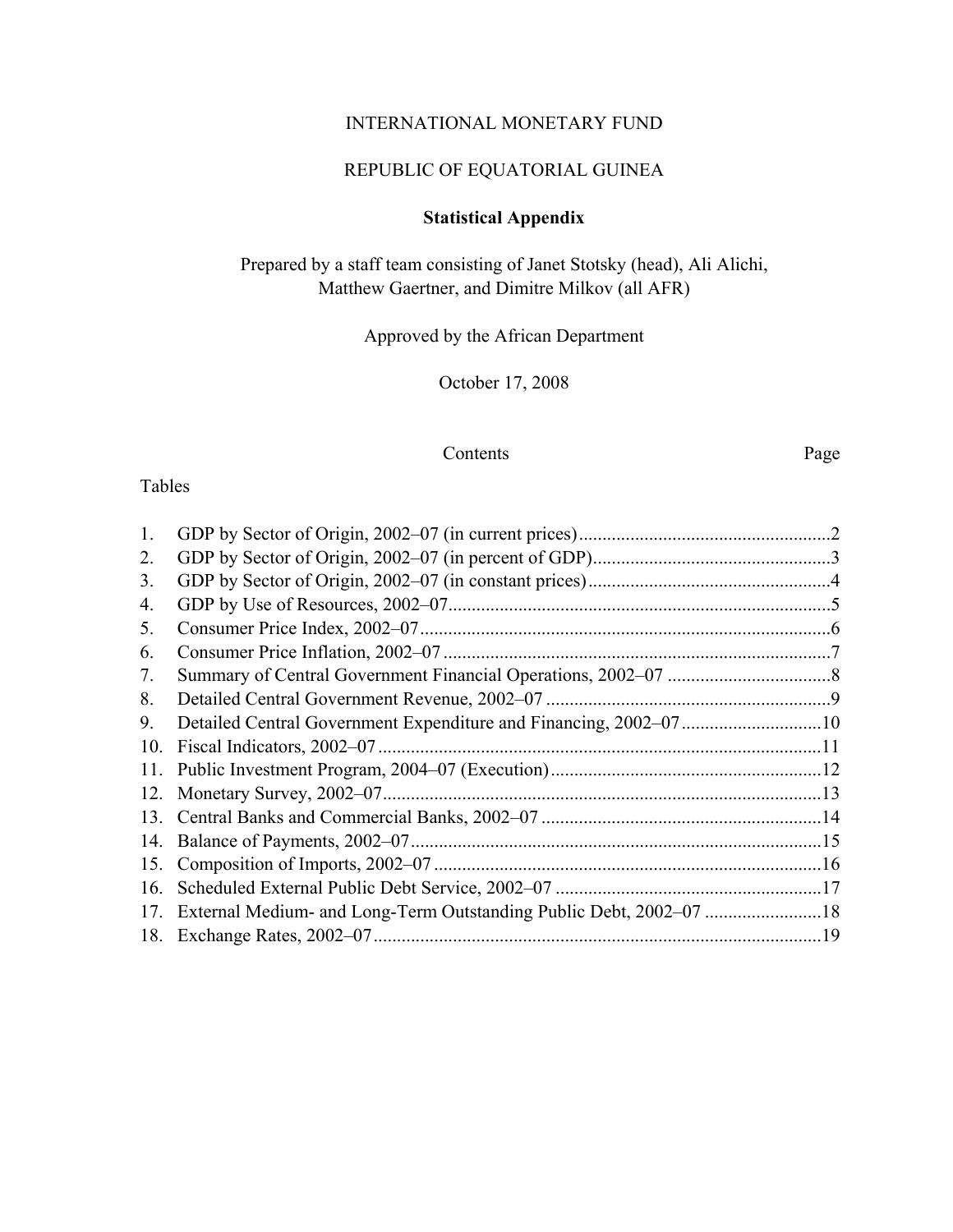| 2002<br>2003<br>2004<br>2005<br>2006<br>2007<br>Est.<br>(Billions of current CFA francs)<br>Primary sector<br>1,235.4<br>1,399.0<br>2,309.2<br>3,694.4<br>4,097.1<br>4,608.3<br>160.1<br>Non-oil<br>93.8<br>92.8<br>111.9<br>112.4<br>138.0<br>105.4<br>Agriculture<br>57.0<br>70.1<br>75.3<br>87.0<br>96.7<br>20.4<br>22.4<br>51.1<br>Forestry<br>34.7<br>33.9<br>38.0<br>2.1<br>2.4<br>Fishing<br>2.7<br>3.0<br>3.3<br>3.6<br>1,141.6<br>Oil<br>1,306.2<br>2,197.3<br>3,582.0<br>3,959.1<br>4,448.2<br>Secondary sector<br>164.9<br>196.4<br>324.2<br>482.2<br>743.1<br>1,206.4<br>Manufacturing<br>94.7<br>113.3<br>156.9<br>264.8<br>362.1<br>702.0<br>152.4<br>693.7<br>Oil derivatives<br>91.8<br>109.7<br>259.3<br>355.4<br>2.9<br>Other manufacturing<br>3.7<br>4.6<br>5.6<br>6.8<br>8.3<br>7.1<br>12.3<br>30.9<br>Electricity<br>8.4<br>16.6<br>24.0<br>63.0<br>473.5<br>Construction<br>74.6<br>155.0<br>200.7<br>356.9<br><b>Tertiary sector</b><br>72.5<br>89.5<br>104.4<br>127.6<br>142.2<br>164.6<br>50.4<br>Trade and commerce<br>24.0<br>29.5<br>39.0<br>45.1<br>55.4<br>Transport and communications<br>4.0<br>4.9<br>5.4<br>6.2<br>6.9<br>7.3<br>Finance and housing<br>4.4<br>5.4<br>8.7<br>14.6<br>16.9<br>20.5<br>Public administration<br>30.0<br>34.5<br>34.9<br>42.6<br>46.6<br>57.5<br>Other services<br>10.0<br>15.2<br>16.4<br>19.0<br>21.3<br>23.9<br>GDP at factor costs<br>1,472.7<br>1,684.9<br>2,737.8<br>4,304.1<br>4,982.3<br>5,979.4<br>Of which: non-oil GDP<br>331.1<br>378.7<br>540.5<br>722.1<br>1,023.3<br>1,531.2<br>23.5<br>31.0<br>30.9<br>30.2<br>39.1<br>47.1<br>Import duties and subsidies<br>GDP at market prices<br>1,496.3<br>1,715.9<br>2,768.7<br>4,334.4<br>5,021.4<br>6,026.4<br>Of which: non-oil GDP<br>354.6<br>409.7<br>571.4<br>752.3<br>1,062.3<br>1,578.2<br>(Annual percentage change)<br>Primary sector<br>15.2<br>13.2<br>65.1<br>60.0<br>10.9<br>12.5<br>4.1<br>$-1.1$<br>20.6<br>22.8<br>0.4<br>16.0<br>Non-oil primary sector<br>22.9<br>Agriculture<br>3.3<br>7.5<br>15.5<br>11.2<br>8.9<br>$-41.4$<br>Forestry<br>3.6<br>66.7<br>$-34.1$<br>69.9<br>34.6<br>Fishing<br>47.0<br>14.4<br>11.9<br>11.4<br>10.2<br>10.3<br>Oil sector<br>16.2<br>14.4<br>68.2<br>63.0<br>10.5<br>12.4<br>62.4<br>Secondary sector<br>31.5<br>19.1<br>65.1<br>48.7<br>54.1<br>Manufacturing<br>22.4<br>19.6<br>38.5<br>68.7<br>36.7<br>93.8<br>38.9<br>22.6<br>19.5<br>70.2<br>37.1<br>95.2<br>Oil derivatives<br>24.6<br>Other manufacturing<br>17.6<br>24.6<br>21.7<br>21.7<br>22.4<br>29.0<br>22.4<br>18.1<br>45.8<br>35.2<br>44.2<br>Electricity |
|------------------------------------------------------------------------------------------------------------------------------------------------------------------------------------------------------------------------------------------------------------------------------------------------------------------------------------------------------------------------------------------------------------------------------------------------------------------------------------------------------------------------------------------------------------------------------------------------------------------------------------------------------------------------------------------------------------------------------------------------------------------------------------------------------------------------------------------------------------------------------------------------------------------------------------------------------------------------------------------------------------------------------------------------------------------------------------------------------------------------------------------------------------------------------------------------------------------------------------------------------------------------------------------------------------------------------------------------------------------------------------------------------------------------------------------------------------------------------------------------------------------------------------------------------------------------------------------------------------------------------------------------------------------------------------------------------------------------------------------------------------------------------------------------------------------------------------------------------------------------------------------------------------------------------------------------------------------------------------------------------------------------------------------------------------------------------------------------------------------------------------------------------------------------------------------------------------------------------------------------------------------------------------------------------------------------------------------------------------------------------------------------------------------------------------------------------------------------------------------------------------------------------------------------------------------------------------------------------|
|                                                                                                                                                                                                                                                                                                                                                                                                                                                                                                                                                                                                                                                                                                                                                                                                                                                                                                                                                                                                                                                                                                                                                                                                                                                                                                                                                                                                                                                                                                                                                                                                                                                                                                                                                                                                                                                                                                                                                                                                                                                                                                                                                                                                                                                                                                                                                                                                                                                                                                                                                                                                      |
|                                                                                                                                                                                                                                                                                                                                                                                                                                                                                                                                                                                                                                                                                                                                                                                                                                                                                                                                                                                                                                                                                                                                                                                                                                                                                                                                                                                                                                                                                                                                                                                                                                                                                                                                                                                                                                                                                                                                                                                                                                                                                                                                                                                                                                                                                                                                                                                                                                                                                                                                                                                                      |
|                                                                                                                                                                                                                                                                                                                                                                                                                                                                                                                                                                                                                                                                                                                                                                                                                                                                                                                                                                                                                                                                                                                                                                                                                                                                                                                                                                                                                                                                                                                                                                                                                                                                                                                                                                                                                                                                                                                                                                                                                                                                                                                                                                                                                                                                                                                                                                                                                                                                                                                                                                                                      |
|                                                                                                                                                                                                                                                                                                                                                                                                                                                                                                                                                                                                                                                                                                                                                                                                                                                                                                                                                                                                                                                                                                                                                                                                                                                                                                                                                                                                                                                                                                                                                                                                                                                                                                                                                                                                                                                                                                                                                                                                                                                                                                                                                                                                                                                                                                                                                                                                                                                                                                                                                                                                      |
|                                                                                                                                                                                                                                                                                                                                                                                                                                                                                                                                                                                                                                                                                                                                                                                                                                                                                                                                                                                                                                                                                                                                                                                                                                                                                                                                                                                                                                                                                                                                                                                                                                                                                                                                                                                                                                                                                                                                                                                                                                                                                                                                                                                                                                                                                                                                                                                                                                                                                                                                                                                                      |
|                                                                                                                                                                                                                                                                                                                                                                                                                                                                                                                                                                                                                                                                                                                                                                                                                                                                                                                                                                                                                                                                                                                                                                                                                                                                                                                                                                                                                                                                                                                                                                                                                                                                                                                                                                                                                                                                                                                                                                                                                                                                                                                                                                                                                                                                                                                                                                                                                                                                                                                                                                                                      |
|                                                                                                                                                                                                                                                                                                                                                                                                                                                                                                                                                                                                                                                                                                                                                                                                                                                                                                                                                                                                                                                                                                                                                                                                                                                                                                                                                                                                                                                                                                                                                                                                                                                                                                                                                                                                                                                                                                                                                                                                                                                                                                                                                                                                                                                                                                                                                                                                                                                                                                                                                                                                      |
|                                                                                                                                                                                                                                                                                                                                                                                                                                                                                                                                                                                                                                                                                                                                                                                                                                                                                                                                                                                                                                                                                                                                                                                                                                                                                                                                                                                                                                                                                                                                                                                                                                                                                                                                                                                                                                                                                                                                                                                                                                                                                                                                                                                                                                                                                                                                                                                                                                                                                                                                                                                                      |
|                                                                                                                                                                                                                                                                                                                                                                                                                                                                                                                                                                                                                                                                                                                                                                                                                                                                                                                                                                                                                                                                                                                                                                                                                                                                                                                                                                                                                                                                                                                                                                                                                                                                                                                                                                                                                                                                                                                                                                                                                                                                                                                                                                                                                                                                                                                                                                                                                                                                                                                                                                                                      |
|                                                                                                                                                                                                                                                                                                                                                                                                                                                                                                                                                                                                                                                                                                                                                                                                                                                                                                                                                                                                                                                                                                                                                                                                                                                                                                                                                                                                                                                                                                                                                                                                                                                                                                                                                                                                                                                                                                                                                                                                                                                                                                                                                                                                                                                                                                                                                                                                                                                                                                                                                                                                      |
|                                                                                                                                                                                                                                                                                                                                                                                                                                                                                                                                                                                                                                                                                                                                                                                                                                                                                                                                                                                                                                                                                                                                                                                                                                                                                                                                                                                                                                                                                                                                                                                                                                                                                                                                                                                                                                                                                                                                                                                                                                                                                                                                                                                                                                                                                                                                                                                                                                                                                                                                                                                                      |
|                                                                                                                                                                                                                                                                                                                                                                                                                                                                                                                                                                                                                                                                                                                                                                                                                                                                                                                                                                                                                                                                                                                                                                                                                                                                                                                                                                                                                                                                                                                                                                                                                                                                                                                                                                                                                                                                                                                                                                                                                                                                                                                                                                                                                                                                                                                                                                                                                                                                                                                                                                                                      |
|                                                                                                                                                                                                                                                                                                                                                                                                                                                                                                                                                                                                                                                                                                                                                                                                                                                                                                                                                                                                                                                                                                                                                                                                                                                                                                                                                                                                                                                                                                                                                                                                                                                                                                                                                                                                                                                                                                                                                                                                                                                                                                                                                                                                                                                                                                                                                                                                                                                                                                                                                                                                      |
|                                                                                                                                                                                                                                                                                                                                                                                                                                                                                                                                                                                                                                                                                                                                                                                                                                                                                                                                                                                                                                                                                                                                                                                                                                                                                                                                                                                                                                                                                                                                                                                                                                                                                                                                                                                                                                                                                                                                                                                                                                                                                                                                                                                                                                                                                                                                                                                                                                                                                                                                                                                                      |
|                                                                                                                                                                                                                                                                                                                                                                                                                                                                                                                                                                                                                                                                                                                                                                                                                                                                                                                                                                                                                                                                                                                                                                                                                                                                                                                                                                                                                                                                                                                                                                                                                                                                                                                                                                                                                                                                                                                                                                                                                                                                                                                                                                                                                                                                                                                                                                                                                                                                                                                                                                                                      |
|                                                                                                                                                                                                                                                                                                                                                                                                                                                                                                                                                                                                                                                                                                                                                                                                                                                                                                                                                                                                                                                                                                                                                                                                                                                                                                                                                                                                                                                                                                                                                                                                                                                                                                                                                                                                                                                                                                                                                                                                                                                                                                                                                                                                                                                                                                                                                                                                                                                                                                                                                                                                      |
|                                                                                                                                                                                                                                                                                                                                                                                                                                                                                                                                                                                                                                                                                                                                                                                                                                                                                                                                                                                                                                                                                                                                                                                                                                                                                                                                                                                                                                                                                                                                                                                                                                                                                                                                                                                                                                                                                                                                                                                                                                                                                                                                                                                                                                                                                                                                                                                                                                                                                                                                                                                                      |
|                                                                                                                                                                                                                                                                                                                                                                                                                                                                                                                                                                                                                                                                                                                                                                                                                                                                                                                                                                                                                                                                                                                                                                                                                                                                                                                                                                                                                                                                                                                                                                                                                                                                                                                                                                                                                                                                                                                                                                                                                                                                                                                                                                                                                                                                                                                                                                                                                                                                                                                                                                                                      |
|                                                                                                                                                                                                                                                                                                                                                                                                                                                                                                                                                                                                                                                                                                                                                                                                                                                                                                                                                                                                                                                                                                                                                                                                                                                                                                                                                                                                                                                                                                                                                                                                                                                                                                                                                                                                                                                                                                                                                                                                                                                                                                                                                                                                                                                                                                                                                                                                                                                                                                                                                                                                      |
|                                                                                                                                                                                                                                                                                                                                                                                                                                                                                                                                                                                                                                                                                                                                                                                                                                                                                                                                                                                                                                                                                                                                                                                                                                                                                                                                                                                                                                                                                                                                                                                                                                                                                                                                                                                                                                                                                                                                                                                                                                                                                                                                                                                                                                                                                                                                                                                                                                                                                                                                                                                                      |
|                                                                                                                                                                                                                                                                                                                                                                                                                                                                                                                                                                                                                                                                                                                                                                                                                                                                                                                                                                                                                                                                                                                                                                                                                                                                                                                                                                                                                                                                                                                                                                                                                                                                                                                                                                                                                                                                                                                                                                                                                                                                                                                                                                                                                                                                                                                                                                                                                                                                                                                                                                                                      |
|                                                                                                                                                                                                                                                                                                                                                                                                                                                                                                                                                                                                                                                                                                                                                                                                                                                                                                                                                                                                                                                                                                                                                                                                                                                                                                                                                                                                                                                                                                                                                                                                                                                                                                                                                                                                                                                                                                                                                                                                                                                                                                                                                                                                                                                                                                                                                                                                                                                                                                                                                                                                      |
|                                                                                                                                                                                                                                                                                                                                                                                                                                                                                                                                                                                                                                                                                                                                                                                                                                                                                                                                                                                                                                                                                                                                                                                                                                                                                                                                                                                                                                                                                                                                                                                                                                                                                                                                                                                                                                                                                                                                                                                                                                                                                                                                                                                                                                                                                                                                                                                                                                                                                                                                                                                                      |
|                                                                                                                                                                                                                                                                                                                                                                                                                                                                                                                                                                                                                                                                                                                                                                                                                                                                                                                                                                                                                                                                                                                                                                                                                                                                                                                                                                                                                                                                                                                                                                                                                                                                                                                                                                                                                                                                                                                                                                                                                                                                                                                                                                                                                                                                                                                                                                                                                                                                                                                                                                                                      |
|                                                                                                                                                                                                                                                                                                                                                                                                                                                                                                                                                                                                                                                                                                                                                                                                                                                                                                                                                                                                                                                                                                                                                                                                                                                                                                                                                                                                                                                                                                                                                                                                                                                                                                                                                                                                                                                                                                                                                                                                                                                                                                                                                                                                                                                                                                                                                                                                                                                                                                                                                                                                      |
|                                                                                                                                                                                                                                                                                                                                                                                                                                                                                                                                                                                                                                                                                                                                                                                                                                                                                                                                                                                                                                                                                                                                                                                                                                                                                                                                                                                                                                                                                                                                                                                                                                                                                                                                                                                                                                                                                                                                                                                                                                                                                                                                                                                                                                                                                                                                                                                                                                                                                                                                                                                                      |
|                                                                                                                                                                                                                                                                                                                                                                                                                                                                                                                                                                                                                                                                                                                                                                                                                                                                                                                                                                                                                                                                                                                                                                                                                                                                                                                                                                                                                                                                                                                                                                                                                                                                                                                                                                                                                                                                                                                                                                                                                                                                                                                                                                                                                                                                                                                                                                                                                                                                                                                                                                                                      |
|                                                                                                                                                                                                                                                                                                                                                                                                                                                                                                                                                                                                                                                                                                                                                                                                                                                                                                                                                                                                                                                                                                                                                                                                                                                                                                                                                                                                                                                                                                                                                                                                                                                                                                                                                                                                                                                                                                                                                                                                                                                                                                                                                                                                                                                                                                                                                                                                                                                                                                                                                                                                      |
|                                                                                                                                                                                                                                                                                                                                                                                                                                                                                                                                                                                                                                                                                                                                                                                                                                                                                                                                                                                                                                                                                                                                                                                                                                                                                                                                                                                                                                                                                                                                                                                                                                                                                                                                                                                                                                                                                                                                                                                                                                                                                                                                                                                                                                                                                                                                                                                                                                                                                                                                                                                                      |
|                                                                                                                                                                                                                                                                                                                                                                                                                                                                                                                                                                                                                                                                                                                                                                                                                                                                                                                                                                                                                                                                                                                                                                                                                                                                                                                                                                                                                                                                                                                                                                                                                                                                                                                                                                                                                                                                                                                                                                                                                                                                                                                                                                                                                                                                                                                                                                                                                                                                                                                                                                                                      |
|                                                                                                                                                                                                                                                                                                                                                                                                                                                                                                                                                                                                                                                                                                                                                                                                                                                                                                                                                                                                                                                                                                                                                                                                                                                                                                                                                                                                                                                                                                                                                                                                                                                                                                                                                                                                                                                                                                                                                                                                                                                                                                                                                                                                                                                                                                                                                                                                                                                                                                                                                                                                      |
|                                                                                                                                                                                                                                                                                                                                                                                                                                                                                                                                                                                                                                                                                                                                                                                                                                                                                                                                                                                                                                                                                                                                                                                                                                                                                                                                                                                                                                                                                                                                                                                                                                                                                                                                                                                                                                                                                                                                                                                                                                                                                                                                                                                                                                                                                                                                                                                                                                                                                                                                                                                                      |
|                                                                                                                                                                                                                                                                                                                                                                                                                                                                                                                                                                                                                                                                                                                                                                                                                                                                                                                                                                                                                                                                                                                                                                                                                                                                                                                                                                                                                                                                                                                                                                                                                                                                                                                                                                                                                                                                                                                                                                                                                                                                                                                                                                                                                                                                                                                                                                                                                                                                                                                                                                                                      |
|                                                                                                                                                                                                                                                                                                                                                                                                                                                                                                                                                                                                                                                                                                                                                                                                                                                                                                                                                                                                                                                                                                                                                                                                                                                                                                                                                                                                                                                                                                                                                                                                                                                                                                                                                                                                                                                                                                                                                                                                                                                                                                                                                                                                                                                                                                                                                                                                                                                                                                                                                                                                      |
|                                                                                                                                                                                                                                                                                                                                                                                                                                                                                                                                                                                                                                                                                                                                                                                                                                                                                                                                                                                                                                                                                                                                                                                                                                                                                                                                                                                                                                                                                                                                                                                                                                                                                                                                                                                                                                                                                                                                                                                                                                                                                                                                                                                                                                                                                                                                                                                                                                                                                                                                                                                                      |
|                                                                                                                                                                                                                                                                                                                                                                                                                                                                                                                                                                                                                                                                                                                                                                                                                                                                                                                                                                                                                                                                                                                                                                                                                                                                                                                                                                                                                                                                                                                                                                                                                                                                                                                                                                                                                                                                                                                                                                                                                                                                                                                                                                                                                                                                                                                                                                                                                                                                                                                                                                                                      |
|                                                                                                                                                                                                                                                                                                                                                                                                                                                                                                                                                                                                                                                                                                                                                                                                                                                                                                                                                                                                                                                                                                                                                                                                                                                                                                                                                                                                                                                                                                                                                                                                                                                                                                                                                                                                                                                                                                                                                                                                                                                                                                                                                                                                                                                                                                                                                                                                                                                                                                                                                                                                      |
| Construction<br>49.5<br>18.4<br>107.8<br>29.5<br>77.8<br>32.7                                                                                                                                                                                                                                                                                                                                                                                                                                                                                                                                                                                                                                                                                                                                                                                                                                                                                                                                                                                                                                                                                                                                                                                                                                                                                                                                                                                                                                                                                                                                                                                                                                                                                                                                                                                                                                                                                                                                                                                                                                                                                                                                                                                                                                                                                                                                                                                                                                                                                                                                        |
| <b>Tertiary sector</b><br>36.0<br>23.5<br>16.6<br>22.2<br>11.4<br>15.8                                                                                                                                                                                                                                                                                                                                                                                                                                                                                                                                                                                                                                                                                                                                                                                                                                                                                                                                                                                                                                                                                                                                                                                                                                                                                                                                                                                                                                                                                                                                                                                                                                                                                                                                                                                                                                                                                                                                                                                                                                                                                                                                                                                                                                                                                                                                                                                                                                                                                                                               |
| Trade and commerce<br>27.4<br>22.7<br>32.3<br>15.8<br>11.8<br>9.9                                                                                                                                                                                                                                                                                                                                                                                                                                                                                                                                                                                                                                                                                                                                                                                                                                                                                                                                                                                                                                                                                                                                                                                                                                                                                                                                                                                                                                                                                                                                                                                                                                                                                                                                                                                                                                                                                                                                                                                                                                                                                                                                                                                                                                                                                                                                                                                                                                                                                                                                    |
| Transport and communications<br>49.7<br>22.7<br>8.5<br>15.8<br>11.8<br>4.7                                                                                                                                                                                                                                                                                                                                                                                                                                                                                                                                                                                                                                                                                                                                                                                                                                                                                                                                                                                                                                                                                                                                                                                                                                                                                                                                                                                                                                                                                                                                                                                                                                                                                                                                                                                                                                                                                                                                                                                                                                                                                                                                                                                                                                                                                                                                                                                                                                                                                                                           |
| 17.1<br>22.7<br>60.3<br>Finance and housing<br>67.6<br>15.9<br>21.4                                                                                                                                                                                                                                                                                                                                                                                                                                                                                                                                                                                                                                                                                                                                                                                                                                                                                                                                                                                                                                                                                                                                                                                                                                                                                                                                                                                                                                                                                                                                                                                                                                                                                                                                                                                                                                                                                                                                                                                                                                                                                                                                                                                                                                                                                                                                                                                                                                                                                                                                  |
| Public administration<br>14.9<br>22.2<br>23.3<br>54.6<br>1.0<br>9.3                                                                                                                                                                                                                                                                                                                                                                                                                                                                                                                                                                                                                                                                                                                                                                                                                                                                                                                                                                                                                                                                                                                                                                                                                                                                                                                                                                                                                                                                                                                                                                                                                                                                                                                                                                                                                                                                                                                                                                                                                                                                                                                                                                                                                                                                                                                                                                                                                                                                                                                                  |
| 17.1<br>52.2<br>Other services<br>8.5<br>15.8<br>11.8<br>12.5                                                                                                                                                                                                                                                                                                                                                                                                                                                                                                                                                                                                                                                                                                                                                                                                                                                                                                                                                                                                                                                                                                                                                                                                                                                                                                                                                                                                                                                                                                                                                                                                                                                                                                                                                                                                                                                                                                                                                                                                                                                                                                                                                                                                                                                                                                                                                                                                                                                                                                                                        |
| GDP at factor costs<br>14.4<br>20.0<br>17.7<br>62.5<br>57.2<br>15.8                                                                                                                                                                                                                                                                                                                                                                                                                                                                                                                                                                                                                                                                                                                                                                                                                                                                                                                                                                                                                                                                                                                                                                                                                                                                                                                                                                                                                                                                                                                                                                                                                                                                                                                                                                                                                                                                                                                                                                                                                                                                                                                                                                                                                                                                                                                                                                                                                                                                                                                                  |
| Of which: non-oil GDP<br>23.2<br>14.4<br>42.7<br>49.6<br>33.6<br>41.7                                                                                                                                                                                                                                                                                                                                                                                                                                                                                                                                                                                                                                                                                                                                                                                                                                                                                                                                                                                                                                                                                                                                                                                                                                                                                                                                                                                                                                                                                                                                                                                                                                                                                                                                                                                                                                                                                                                                                                                                                                                                                                                                                                                                                                                                                                                                                                                                                                                                                                                                |
| Import duties and subsidies<br>8.9<br>31.9<br>$-0.4$<br>$-2.1$<br>29.2<br>20.5                                                                                                                                                                                                                                                                                                                                                                                                                                                                                                                                                                                                                                                                                                                                                                                                                                                                                                                                                                                                                                                                                                                                                                                                                                                                                                                                                                                                                                                                                                                                                                                                                                                                                                                                                                                                                                                                                                                                                                                                                                                                                                                                                                                                                                                                                                                                                                                                                                                                                                                       |
| GDP at market prices<br>17.6<br>14.7<br>61.4<br>56.6<br>15.9<br>20.0                                                                                                                                                                                                                                                                                                                                                                                                                                                                                                                                                                                                                                                                                                                                                                                                                                                                                                                                                                                                                                                                                                                                                                                                                                                                                                                                                                                                                                                                                                                                                                                                                                                                                                                                                                                                                                                                                                                                                                                                                                                                                                                                                                                                                                                                                                                                                                                                                                                                                                                                 |
| Of which: non-oil GDP<br>22.1<br>15.5<br>39.5<br>31.7<br>41.2<br>48.6                                                                                                                                                                                                                                                                                                                                                                                                                                                                                                                                                                                                                                                                                                                                                                                                                                                                                                                                                                                                                                                                                                                                                                                                                                                                                                                                                                                                                                                                                                                                                                                                                                                                                                                                                                                                                                                                                                                                                                                                                                                                                                                                                                                                                                                                                                                                                                                                                                                                                                                                |

Table 1. Equatorial Guinea: GDP by Sector of Origin, 2002-07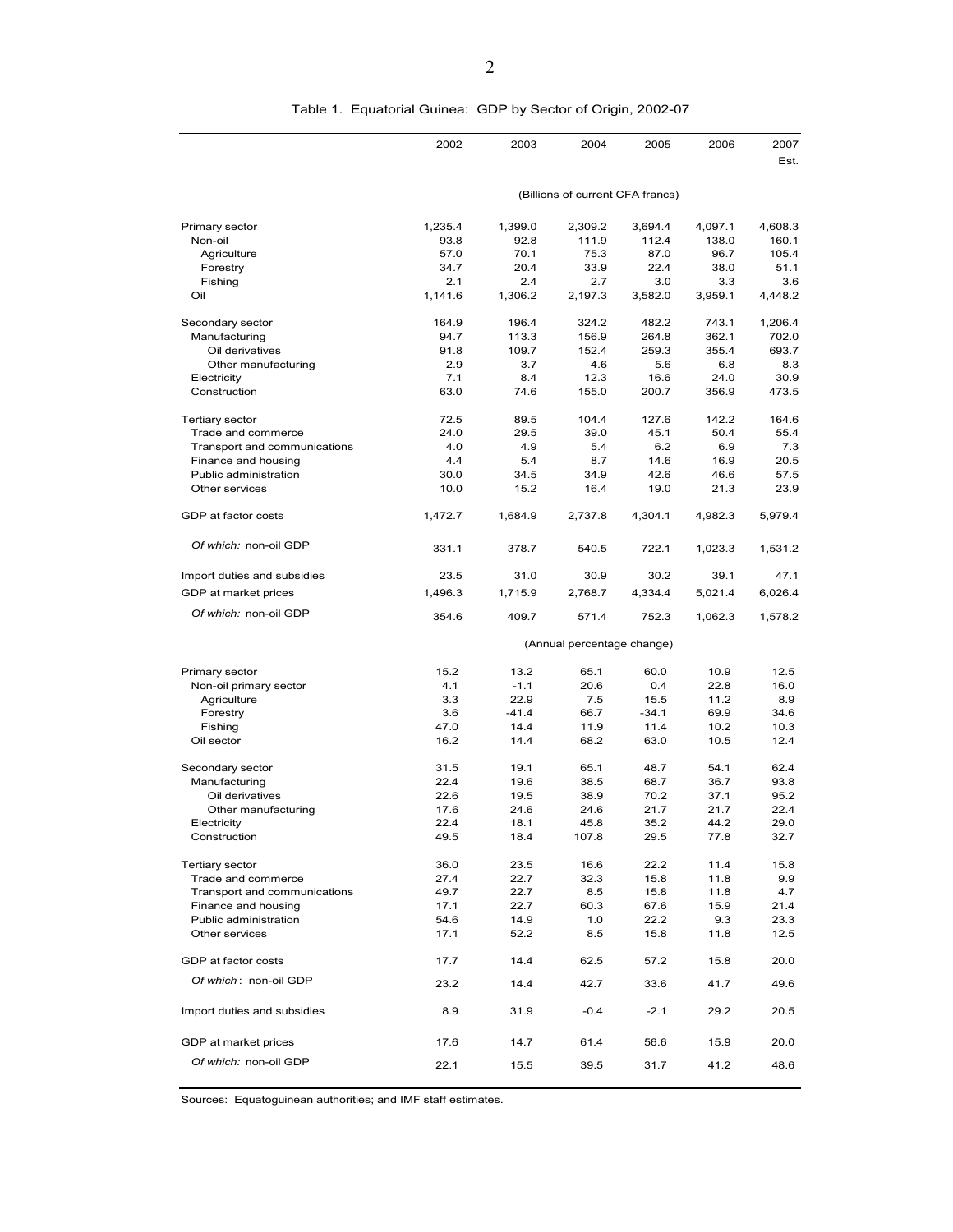|                              | 2002  | 2003  | 2004  | 2005  | 2006  | 2007<br>Est. |
|------------------------------|-------|-------|-------|-------|-------|--------------|
| Primary sector               | 82.6  | 81.5  | 83.4  | 85.2  | 81.6  | 76.5         |
| Non-oil                      | 6.3   | 5.4   | 4.0   | 2.6   | 2.7   | 2.7          |
| Agriculture                  | 3.8   | 4.1   | 2.7   | 2.0   | 1.9   | 1.7          |
| Forestry                     | 2.3   | 1.2   | 1.2   | 0.5   | 0.8   | 0.8          |
| Fishing                      | 0.1   | 0.1   | 0.1   | 0.1   | 0.1   | 0.1          |
| Oil                          | 76.3  | 76.1  | 79.4  | 82.6  | 78.8  | 73.8         |
| Secondary sector             | 11.0  | 11.4  | 11.7  | 11.1  | 14.8  | 20.0         |
| Manufacturing                | 6.3   | 6.6   | 5.7   | 6.1   | 7.2   | 11.6         |
| Oil derivatives              | 6.1   | 6.4   | 5.5   | 6.0   | 7.1   | 11.5         |
| Other manufacturing          | 0.2   | 0.2   | 0.2   | 0.1   | 0.1   | 0.1          |
| Electricity                  | 0.5   | 0.5   | 0.4   | 0.4   | 0.5   | 0.5          |
| Construction                 | 4.2   | 4.3   | 5.6   | 4.6   | 7.1   | 7.9          |
| Tertiary sector              | 4.8   | 5.2   | 3.8   | 2.9   | 2.8   | 2.7          |
| Trade and commerce           | 1.6   | 1.7   | 1.4   | 1.0   | 1.0   | 0.9          |
| Transport and communications | 0.3   | 0.3   | 0.2   | 0.1   | 0.1   | 0.1          |
| Finance and housing          | 0.3   | 0.3   | 0.3   | 0.3   | 0.3   | 0.3          |
| Public administration        | 2.0   | 2.0   | 1.3   | 1.0   | 0.9   | 1.0          |
| Other services               | 0.7   | 0.9   | 0.6   | 0.4   | 0.4   | 0.4          |
| Import duties and subsidies  | 1.6   | 1.8   | 1.1   | 0.7   | 0.8   | 0.8          |
| GDP at market prices         | 100.0 | 100.0 | 100.0 | 100.0 | 100.0 | 100.0        |
| Of which: non-oil GDP        | 23.7  | 23.9  | 20.6  | 17.4  | 21.2  | 26.2         |

#### Table 2. Equatorial Guinea: GDP by Sector of Origin, 2002-07 (Percent of GDP, based on nominal magnitudes)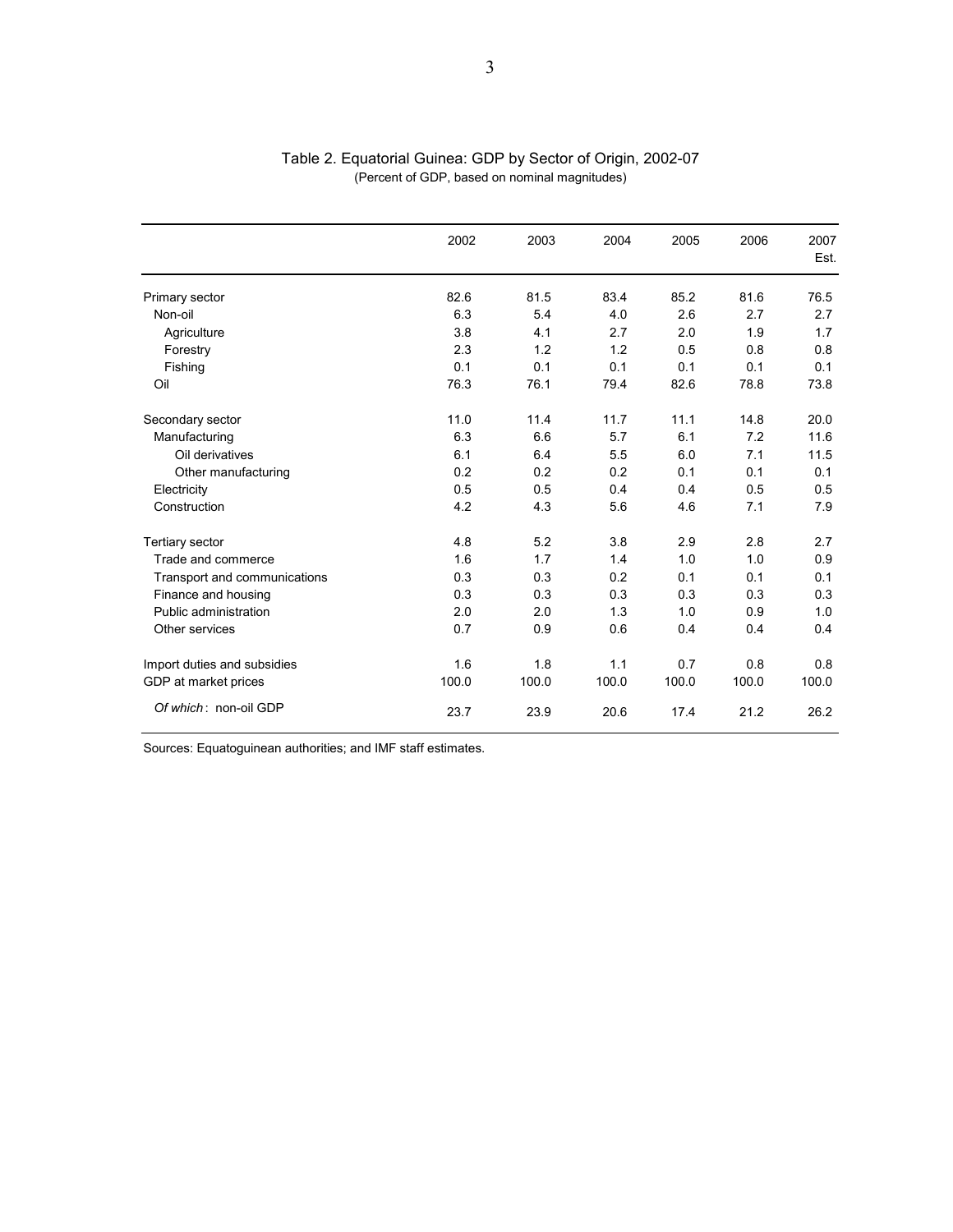|                                         | 2002        | 2003                                          | 2004                                    | 2005         | 2006         | 2007         |
|-----------------------------------------|-------------|-----------------------------------------------|-----------------------------------------|--------------|--------------|--------------|
|                                         |             |                                               |                                         |              |              | Est.         |
|                                         |             |                                               | (Billions of CFA francs in 2000 prices) |              |              |              |
| Primary sector                          | 1,786.0     | 2,030.8                                       | 2,789.3                                 | 3,068.1      | 3,107.0      | 3,763.9      |
| Non-oil                                 | 84.9        | 94.4                                          | 95.1                                    | 104.9        | 108.8        | 119.6        |
| Agriculture                             | 47.5        | 54.8                                          | 54.2                                    | 58.7         | 62.5         | 65.0         |
| Forestry                                | 35.5        | 37.5                                          | 38.7                                    | 43.8         | 43.8         | 52.1         |
| Fishing                                 | 1.9         | 2.1                                           | 2.2                                     | 2.3          | 2.5          | 2.6          |
| Oil                                     | 1,701.1     | 1,936.4                                       | 2,694.2                                 | 2,963.2      | 2,998.3      | 3,644.2      |
| Secondary sector                        | 181.7       | 203.3                                         | 315.3                                   | 411.0        | 584.1        | 945.6        |
| Manufacturing                           | 118.2       | 132.3                                         | 172.7                                   | 225.7        | 259.5        | 523.4        |
| Oil derivatives                         | 115.5       | 129.1                                         | 168.8                                   | 221.2        | 254.1        | 517.2        |
| Other manufacturing                     | 2.7         | 3.2                                           | 3.9                                     | 4.6          | 5.4          | 6.2          |
| Electricity                             | 6.4         | 7.5                                           | 10.6                                    | 14.4         | 20.8         | 24.9         |
| Construction                            | 57.2        | 63.5                                          | 132.0                                   | 170.9        | 303.9        | 397.4        |
| Tertiary sector                         | 56.6        | 68.6                                          | 78.8                                    | 93.8         | 101.4        | 112.9        |
| Trade and commerce                      | 21.2        | 24.4                                          | 31.1                                    | 34.4         | 36.8         | 38.4         |
| Transport and communications            | 2.8         | 3.2                                           | 3.4                                     | 3.7          | 4.0          | 4.0          |
| Finance and housing                     | 4.2         | 5.0                                           | 7.7                                     | 12.6         | 13.9         | 16.1         |
| Public administration<br>Other services | 19.1<br>9.4 | 21.8<br>14.2                                  | 22.0<br>14.6                            | 26.9<br>16.2 | 29.4<br>17.3 | 35.9<br>18.5 |
| GDP at factor costs                     | 1,701.1     | 1,936.4                                       | 2,694.2                                 | 2,963.2      | 2,998.3      | 3,644.2      |
|                                         |             |                                               |                                         |              |              |              |
| Import duties and subsidies             | 26.0        | 31.7                                          | 21.7                                    | 17.6         | 20.0         | 20.9         |
| GDP at market prices                    | 1,727.1     | 1,968.1                                       | 2,716.0                                 | 2,980.7      | 3,018.3      | 3,665.1      |
| Of which: non-oil GDP                   | 349.3       | 397.9                                         | 511.0                                   | 627.3        | 814.4        | 1,199.1      |
|                                         |             | (Annual percentage change in constant prices) |                                         |              |              |              |
| Primary sector                          | 18.4        | 13.7                                          | 37.4                                    | 10.0         | 1.3          | 21.1         |
| Non-oil                                 | 0.7         | 11.1                                          | 0.8                                     | 10.3         | 3.7          | 10.0         |
| Agriculture                             | $-3.0$      | 15.3                                          | $-1.1$                                  | 8.4          | 6.4          | 4.0          |
| Forestry                                | 4.5         | 5.7                                           | 3.2                                     | 13.2         | 0.0          | 18.8         |
| Fishing                                 | 41.9        | 9.4                                           | 6.9                                     | 6.4          | 5.2          | 5.3          |
| Oil                                     |             |                                               |                                         |              |              |              |
| Secondary sector                        | 39.6        | 11.9                                          | 55.1                                    | 30.3         | 42.1         | 61.9         |
| Manufacturing                           | 40.9        | 11.9                                          | 30.6                                    | 30.7         | 15.0         | 101.7        |
| Oil derivatives                         |             |                                               |                                         |              |              |              |
| Other manufacturing                     | 13.6        | 17.3                                          | 20.6                                    | 17.7         | 17.7         | 14.4         |
| Electricity                             | 21.4        | 18.2                                          | 41.8                                    | 35.2         | 44.2         | 20.0         |
| Construction                            | 39.4        | 11.1                                          | 107.8                                   | 29.5         | 77.8         | 30.8         |
| Tertiary sector                         | 17.2        | 21.1                                          | 14.9                                    | 19.1         | 8.1          | 11.3         |
| Trade and commerce                      | 20.9        | 15.4                                          | 27.3                                    | 10.8         | 6.8          | 4.4          |
| Transport and communications            | 24.8        | 17.9                                          | 3.5                                     | 10.8         | 6.8          | $-0.3$       |
| Finance and housing                     | 16.1        | 19.7                                          | 55.3                                    | 62.6         | 10.9         | 15.9         |
| Public administration                   | 14.6        | 13.9                                          | 1.0                                     | 22.2         | 9.3          | 22.3         |
| Other services                          | 13.0        | 50.2                                          | 3.1                                     | 11.1         | 6.8          | 6.5          |
| GDP at factor costs                     | 19.4        | 13.8                                          | 39.1                                    | 10.0         | 1.2          | 21.5         |
| Import duties and subsidies             | 24.0        | 21.8                                          | $-31.4$                                 | $-19.2$      | 14.0         | 4.2          |
| GDP at market prices                    | 19.5        | 14.0                                          | 38.0                                    | 9.7          | 1.3          | 21.4         |
| Of which: non-oil GDP                   | 23.1        | 13.9                                          | 28.4                                    | 22.8         | 29.8         | 47.2         |

Table 3. Equatorial Guinea: GDP by Sector of Origin, 2002–07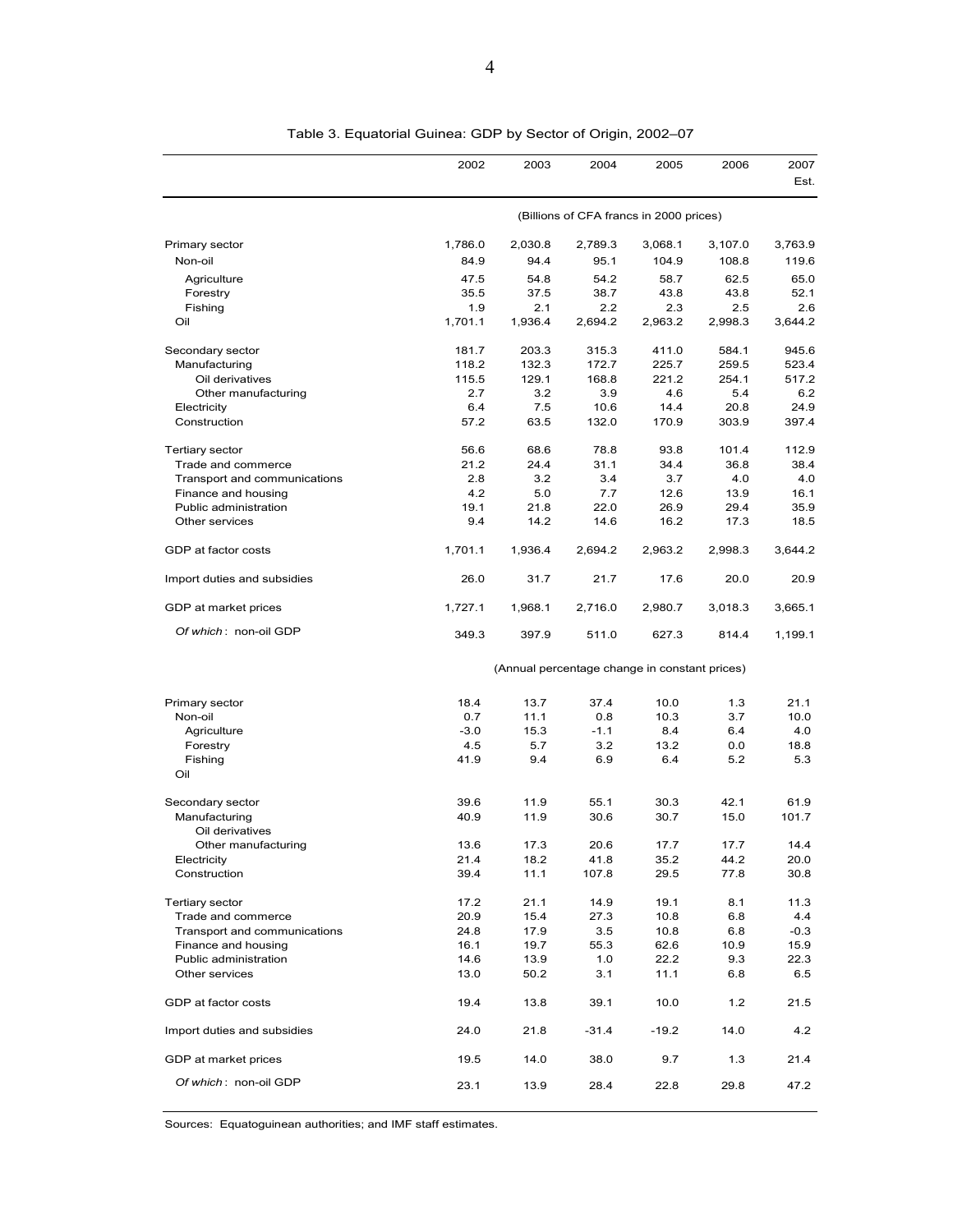|                                         | 2002     | 2003       | 2004                     | 2005       | 2006       | 2007<br>Est. |
|-----------------------------------------|----------|------------|--------------------------|------------|------------|--------------|
|                                         |          |            | (Billions of CFA francs) |            |            |              |
| Domestic demand                         | 788.9    | 1,365.4    | 1,795.7                  | 2,435.4    | 2,327.0    | 2,916.7      |
| Resource balance                        | 707.4    | 350.5      | 973.0                    | 1,898.9    | 2,694.4    | 3,109.8      |
| Exports of goods and nonfactor services | 1,490.6  | 1,661.8    | 2,495.4                  | 3,789.0    | 4,356.5    | 4,935.1      |
| Imports of goods and nonfactor services | $-783.2$ | $-1,311.4$ | $-1,522.5$               | $-1,890.1$ | $-1,662.1$ | $-1,825.4$   |
| Gross domestic product                  | 1,496.3  | 1,715.9    | 2,768.7                  | 4,334.4    | 5,021.4    | 6,026.4      |
| Net factor income from abroad           | $-686.8$ | $-907.0$   | $-1,547.5$               | -2,133.3   | $-2,321.6$ | $-2,828.6$   |
| Public                                  | $-2.6$   | $-2.3$     | $-3.5$                   | $-7.1$     | $-3.4$     | $-3.7$       |
| Private                                 | -684.2   | $-904.7$   | $-1,544.0$               | $-2,126.1$ | $-2,318.3$ | $-2,824.9$   |
| Gross national product                  | 809.5    | 808.9      | 1,221.2                  | 2,201.1    | 2,699.8    | 3,197.8      |
| Unrequited transfers                    | $-7.7$   | $-15.2$    | $-24.3$                  | $-35.2$    | $-17.6$    | $-21.9$      |
| Private                                 | 10.6     | 10.6       | 10.6                     | 10.6       | $-1.5$     | $-1.5$       |
| Public                                  | $-18.3$  | $-25.8$    | $-34.8$                  | $-45.7$    | $-16.0$    | $-20.4$      |
| Gross disposable income                 | 801.7    | 793.7      | 1,196.9                  | 2,165.9    | 2,682.2    | 3,175.9      |
| Consumption                             | 314.9    | 341.4      | 584.9                    | 707.8      | 696.3      | 790.7        |
| Public                                  | 76.9     | 65.0       | 81.3                     | 118.6      | 128.1      | 137.9        |
| Private                                 | 238.0    | 276.4      | 503.5                    | 589.2      | 568.1      | 652.8        |
| National savings                        | 486.8    | 452.3      | 612.0                    | 1,458.1    | 1,986.0    | 2,385.2      |
| Gross capital formation                 | 473.9    | 1,024.0    | 1,210.8                  | 1,727.7    | 1,630.7    | 2,126.0      |
| Public                                  | 126.6    | 169.7      | 363.0                    | 446.0      | 759.8      | 1,018.8      |
| Private                                 | 357.8    | 543.6      | 757.4                    | 1,185.6    | 815.0      | 989.9        |
| Oil                                     | 281.8    | 448.7      | 674.5                    | 1,082.3    | 678.0      | 822.3        |
| Non-oil                                 | 76.1     | 94.9       | 82.9                     | 103.3      | 137.0      | 167.6        |
| Change in Inventories                   | $-10.5$  | 310.7      | 90.4                     | 96.1       | 55.9       | 117.3        |
| External current account                | 12.9     | $-571.8$   | $-598.8$                 | $-269.5$   | 355.2      | 259.2        |
|                                         |          |            | (Percent of GDP)         |            |            |              |
| Domestic demand                         | 52.7     | 79.6       | 64.9                     | 56.2       | 46.3       | 48.4         |
| Resource balance                        | 47.3     | 20.4       | 35.1                     | 43.8       | 53.7       | 51.6         |
| Net factor income from abroad           | -45.9    | $-52.9$    | $-55.9$                  | $-49.2$    | $-46.2$    | $-46.9$      |
| Unrequited transfers                    | $-0.5$   | $-0.9$     | $-0.9$                   | $-0.8$     | $-0.4$     | $-0.4$       |
| Gross disposable income                 | 53.6     | 46.3       | 43.2                     | 50.0       | 53.4       | 52.7         |
| Consumption                             | 21.0     | 19.9       | 21.1                     | 16.3       | 13.9       | 13.1         |
| Public                                  | 5.1      | 3.8        | 2.9                      | 2.7        | 2.6        | 2.3          |
| Private                                 | 15.9     | 16.1       | 18.2                     | 13.6       | 11.3       | 10.8         |
| National savings                        | 32.5     | 26.4       | 22.1                     | 33.6       | 39.5       | 39.6         |
| Gross fixed capital formation           | 31.7     | 59.7       | 43.7                     | 39.9       | 32.5       | 35.3         |
| Public                                  | 8.5      | 9.9        | 13.1                     | 10.3       | 15.1       | 16.9         |
| Private                                 | 23.9     | 31.7       | 27.4                     | 27.4       | 16.2       | 16.4         |
| External current account                | 0.9      | $-33.3$    | $-21.6$                  | $-6.2$     | 7.1        | 4.3          |

Table 4. Equatorial Guinea: GDP by Use of Resources, 2002–07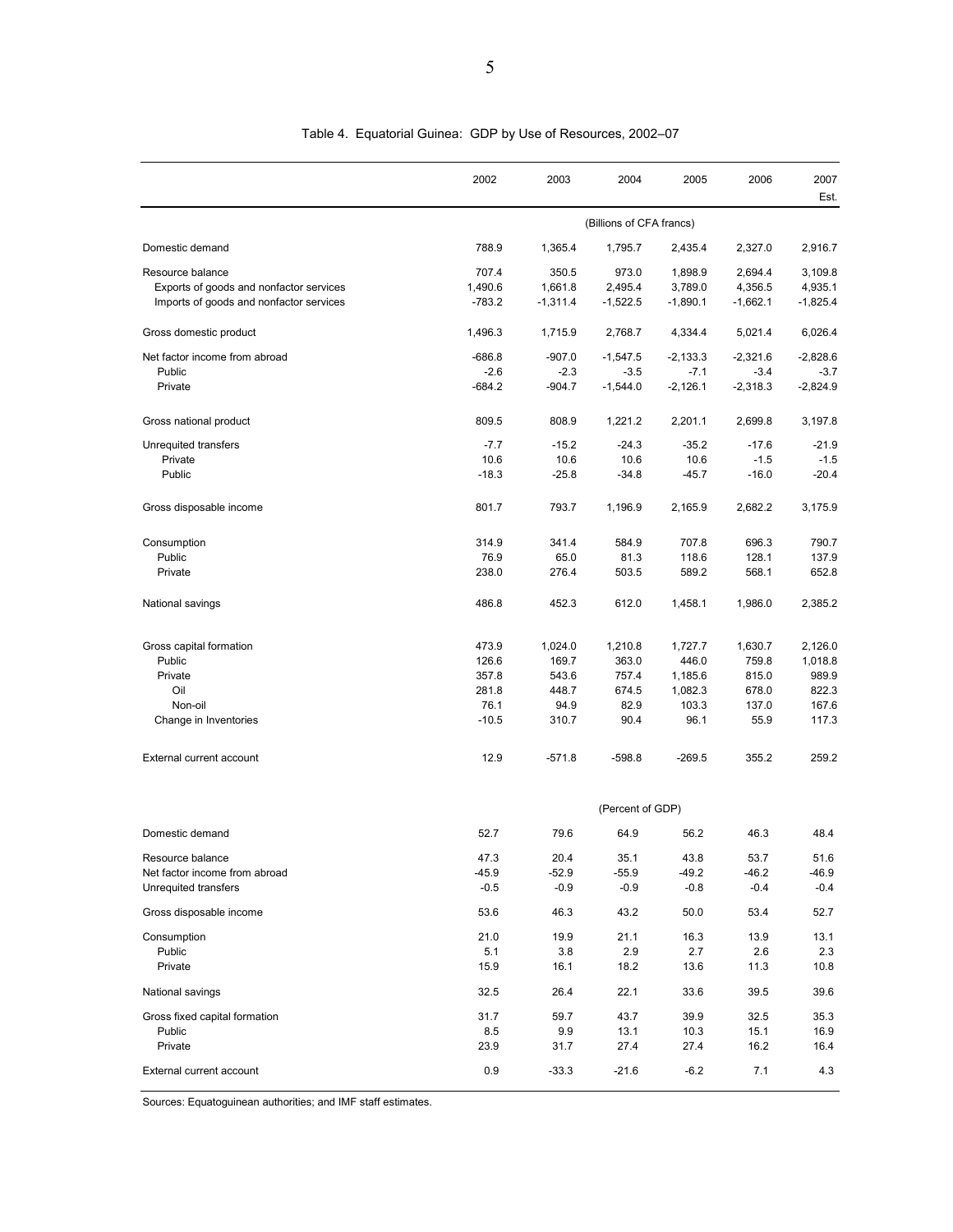# Table 5. Equatorial Guinea: Consumer Price Index, 2002–07

|                                | Weight    | 2002  | 2003  | 2004  | 2005  | 2006  | 2007  |
|--------------------------------|-----------|-------|-------|-------|-------|-------|-------|
|                                | (percent) | Dec.  | Dec.  | Dec.  | Dec.  | Dec.  | Dec.  |
|                                |           |       |       |       |       |       |       |
| Food, beverages and tobacco    | 59.7      | 125.3 | 130.1 | 141.6 | 146.6 | 153.1 | 160.2 |
| Clothing                       | 15.6      | 108.6 | 125.2 | 128.8 | 133.7 | 135.3 | 140.6 |
| Housing, water and electricity | 5.1       | 99.4  | 106.0 | 108.2 | 109.3 | 111.3 | 112.5 |
| Furniture and other equipment  | 9.4       | 112.3 | 119.7 | 123.7 | 129.5 | 132.9 | 134.1 |
| Health                         | 1.5       | 104.0 | 104.0 | 105.2 | 110.8 | 111.7 | 111.7 |
| Transport                      | 3.5       | 120.9 | 119.8 | 139.6 | 149.3 | 144.8 | 144.8 |
| Leisure                        | 1.3       | 105.0 | 106.7 | 106.9 | 107.0 | 102.7 | 108.0 |
| Education                      | 0.1       | 106.6 | 119.9 | 156.3 | 156.3 | 156.4 | 157.0 |
| Hotels and restaurants         | 3.2       | 117.2 | 134.5 | 141.1 | 150.2 | 155.4 | 156.5 |
| Other goods and services       | 0.8       | 114.0 | 114.4 | 113.4 | 114.8 | 115.9 | 117.0 |
| General index                  | 100.0     | 119.2 | 126.2 | 134.9 | 139.2 | 144.5 | 149.9 |
|                                |           |       |       |       |       |       |       |

Index (2000=100)

Source: Equatoguinean authorities.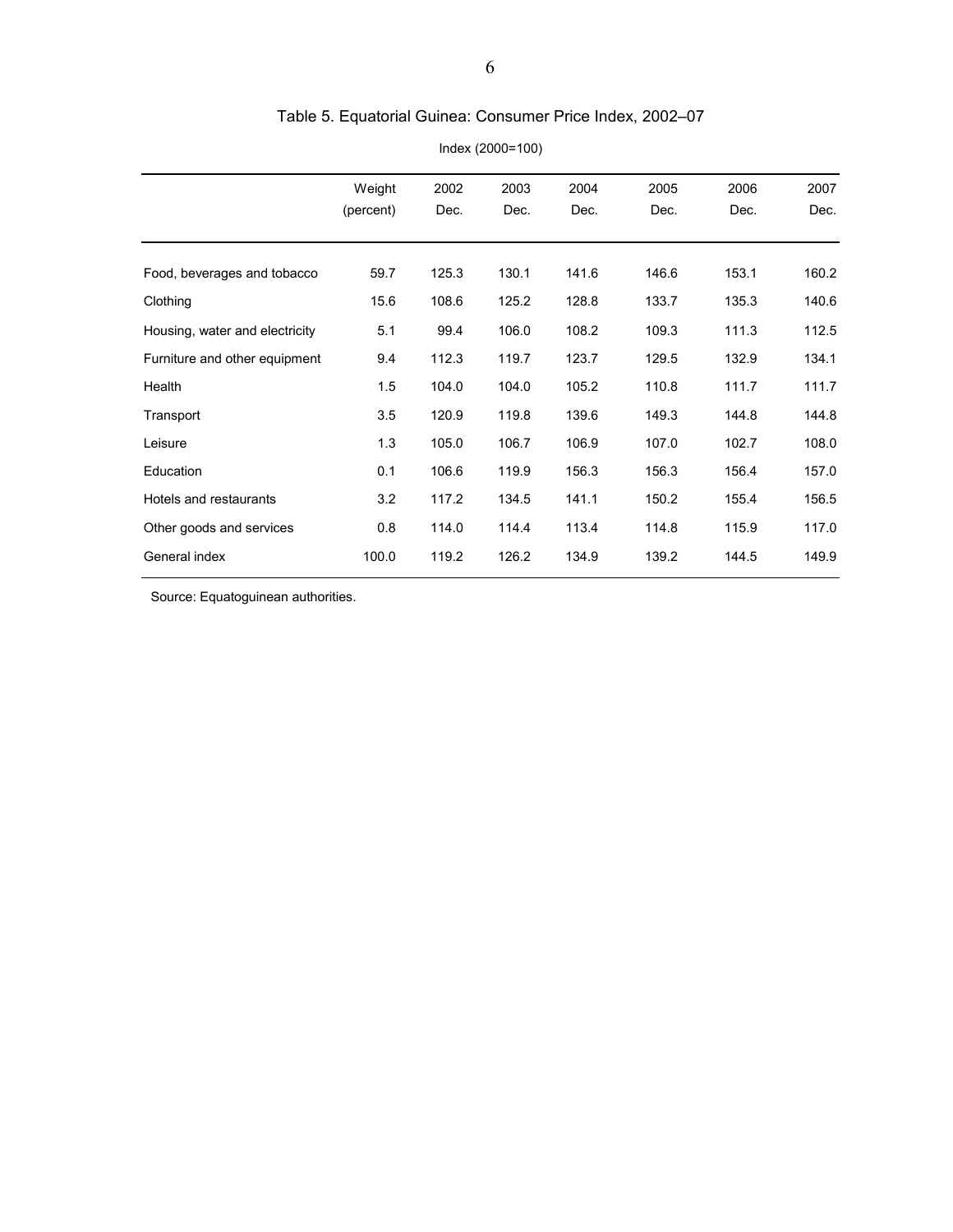|           | 2002 | 2003 | 2004                       | 2005 | 2006 | 2007 |
|-----------|------|------|----------------------------|------|------|------|
|           |      |      | (12-month percent change)  |      |      |      |
| January   | 7.6  | 4.8  | 3.1                        | 7.4  | 3.5  | 4.9  |
| February  | 7.7  | 9.7  | 1.6                        | 10.4 | 1.7  | 5.0  |
| March     | 7.8  | 9.5  | 3.7                        | 7.3  | 4.1  | 3.1  |
| April     | 9.1  | 9.3  | 3.7                        | 7.1  | 4.2  | 2.4  |
| May       | 6.7  | 8.5  | 4.6                        | 5.7  | 4.5  | 2.2  |
| June      | 8.7  | 9.5  | 4.3                        | 5.2  | 5.2  | 2.1  |
| July      | 7.7  | 7.5  | 4.1                        | 4.5  | 5.7  | 1.8  |
| August    | 7.1  | 6.7  | 5.1                        | 4.4  | 5.2  | 1.6  |
| September | 6.2  | 5.5  | 5.7                        | 4.0  | 5.4  | 2.5  |
| October   | 5.8  | 6.1  | 4.6                        | 5.0  | 5.5  | 2.1  |
| November  | 6.2  | 5.5  | 5.1                        | 4.0  | 4.7  | 2.4  |
| December  | 4.8  | 5.9  | 5.1                        | 3.2  | 3.8  | 3.7  |
|           |      |      | (Annual percentage change) |      |      |      |
| Average   | 7.6  | 7.4  | 4.2                        | 5.7  | 4.5  | 2.8  |

# Table 6. Equatorial Guinea: Consumer Price Inflation, 2002–07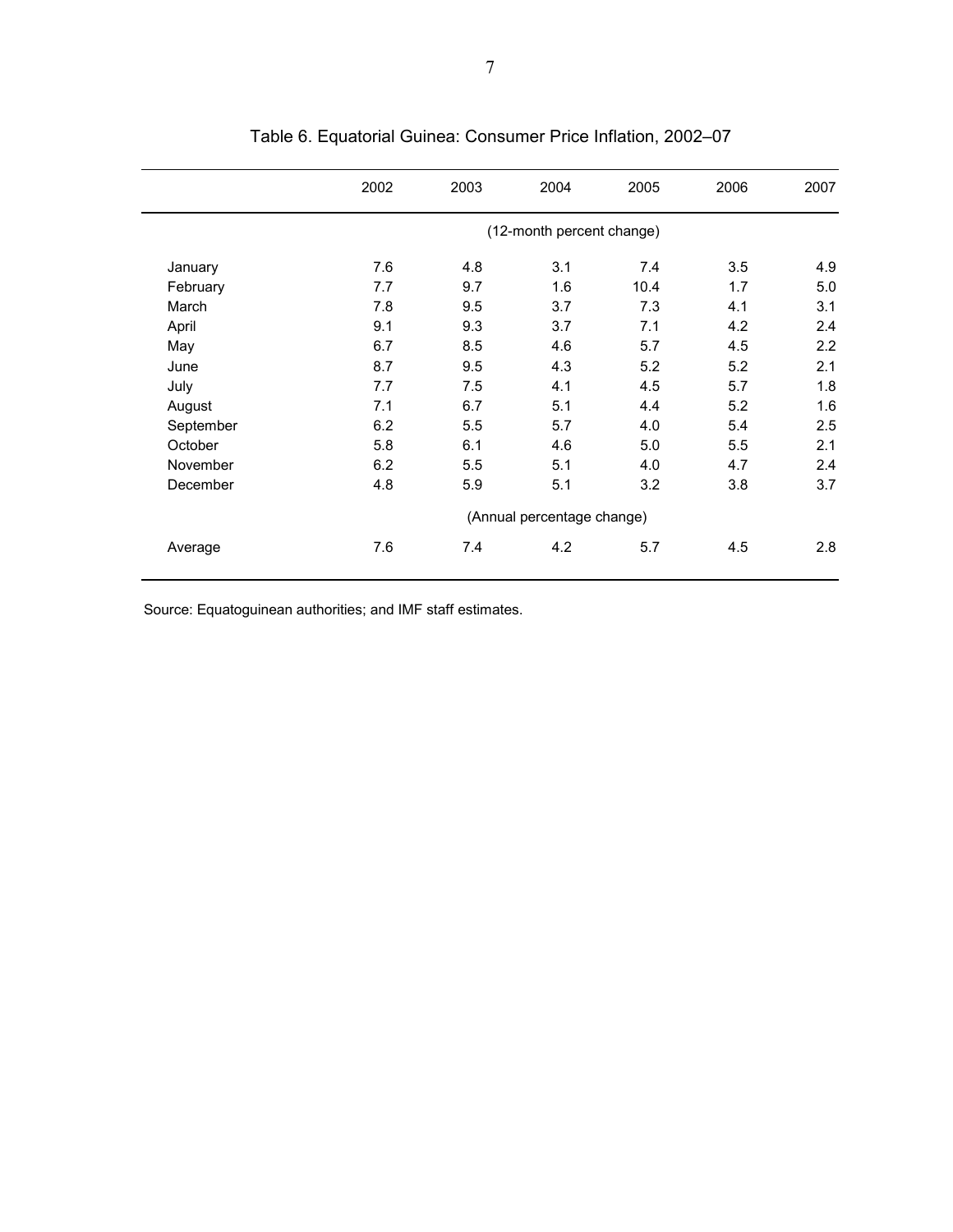| 471.2<br>1,504.2<br>2,308.5<br>Total revenue and grants<br>414.5<br>824.3<br>2,047.1<br>471.2<br>414.5<br>824.3<br>1,504.2<br>2,047.1<br>2,308.5<br>Revenue<br>188.9<br>175.5<br>226.6<br>371.0<br>510.0<br>472.8<br>Tax revenue<br>164.3<br>142.9<br>190.2<br>337.9<br>466.9<br>424.6<br>Taxes on income, profits, and capital gains<br>24.2<br>17.5<br>26.2<br>33.3<br>34.4<br>62.3<br>Personal income tax<br>125.4<br>125.2<br>163.7<br>304.4<br>432.3<br>361.8<br>Corporate income tax<br>14.7<br>0.3<br>0.1<br>0.5<br>Other income taxes<br>0.2<br>0.2<br>14.2<br>19.7<br>22.6<br>22.1<br>28.8<br>30.3<br>Domestic taxes on goods and services<br>Taxes on international trade and transactions<br>9.3<br>11.3<br>8.3<br>8.1<br>10.2<br>12.8<br>1.1<br>5.5<br>2.9<br>4.0<br>5.2<br>Other taxes<br>1.6<br>225.6<br>295.6<br>597.7<br>1,133.1<br>1,537.1<br>1,835.7<br>Nontax revenue<br>212.9<br>279.6<br>580.9<br>1,089.4<br>1,476.0<br>1,702.0<br>Hydrocarbons sector<br>12.7<br>16.0<br>16.7<br>43.7<br>133.7<br>Non-hydrocarbons sector<br>61.1<br>39.4<br>0.0<br>0.0<br>0.0<br>12.6<br>17.2<br>Interest on saving funds<br>0.0<br>0.0<br>0.0<br>0.0<br>0.0<br>Grants<br>0.0<br>163.8<br>270.7<br>621.9<br>1,151.9<br>Total expenditure and net lending<br>485.8<br>869.7<br>100.6<br>99.1<br>121.1<br>163.3<br>199.4<br>214.3<br>Current expenditure<br>26.0<br>27.5<br>30.9<br>36.6<br>52.5<br>Wages and salaries<br>40.6<br>50.9<br>49.7<br>50.5<br>82.0<br>87.5<br>85.4<br>Goods and services<br>3.9<br>1.8<br>1.7<br>1.7<br>1.2<br>0.5<br>Interest payments<br>1.4<br>0.2<br>0.3<br>0.1<br>Domestic<br>0.4<br>0.5<br>2.6<br>1.6<br>1.3<br>1.2<br>0.8<br>0.4<br>Foreign<br>Transfers and subsidies<br>19.8<br>20.1<br>38.0<br>43.0<br>70.2<br>75.9<br>Transfers<br>0.0<br>3.0<br>5.5<br>0.7<br>5.6<br>10.1<br>19.8<br>17.1<br>32.6<br>42.3<br>64.5<br>65.8<br>Subsidies<br>0.0<br>0.0<br>0.0<br>0.0<br>0.0<br>Other current expenditure<br>0.0<br>Capital expenditure<br>61.1<br>169.7<br>363.0<br>446.0<br>667.6<br>928.5<br>0.0<br>0.0<br>0.0<br>Foreign financed<br>0.0<br>0.0<br>0.0 |
|------------------------------------------------------------------------------------------------------------------------------------------------------------------------------------------------------------------------------------------------------------------------------------------------------------------------------------------------------------------------------------------------------------------------------------------------------------------------------------------------------------------------------------------------------------------------------------------------------------------------------------------------------------------------------------------------------------------------------------------------------------------------------------------------------------------------------------------------------------------------------------------------------------------------------------------------------------------------------------------------------------------------------------------------------------------------------------------------------------------------------------------------------------------------------------------------------------------------------------------------------------------------------------------------------------------------------------------------------------------------------------------------------------------------------------------------------------------------------------------------------------------------------------------------------------------------------------------------------------------------------------------------------------------------------------------------------------------------------------------------------------------------------------------------------------------------------------------------------------------------------------------------------------------------------------------------------------------------------------------------------------------------------------------------------------------------------------------------------|
|                                                                                                                                                                                                                                                                                                                                                                                                                                                                                                                                                                                                                                                                                                                                                                                                                                                                                                                                                                                                                                                                                                                                                                                                                                                                                                                                                                                                                                                                                                                                                                                                                                                                                                                                                                                                                                                                                                                                                                                                                                                                                                      |
|                                                                                                                                                                                                                                                                                                                                                                                                                                                                                                                                                                                                                                                                                                                                                                                                                                                                                                                                                                                                                                                                                                                                                                                                                                                                                                                                                                                                                                                                                                                                                                                                                                                                                                                                                                                                                                                                                                                                                                                                                                                                                                      |
|                                                                                                                                                                                                                                                                                                                                                                                                                                                                                                                                                                                                                                                                                                                                                                                                                                                                                                                                                                                                                                                                                                                                                                                                                                                                                                                                                                                                                                                                                                                                                                                                                                                                                                                                                                                                                                                                                                                                                                                                                                                                                                      |
|                                                                                                                                                                                                                                                                                                                                                                                                                                                                                                                                                                                                                                                                                                                                                                                                                                                                                                                                                                                                                                                                                                                                                                                                                                                                                                                                                                                                                                                                                                                                                                                                                                                                                                                                                                                                                                                                                                                                                                                                                                                                                                      |
|                                                                                                                                                                                                                                                                                                                                                                                                                                                                                                                                                                                                                                                                                                                                                                                                                                                                                                                                                                                                                                                                                                                                                                                                                                                                                                                                                                                                                                                                                                                                                                                                                                                                                                                                                                                                                                                                                                                                                                                                                                                                                                      |
|                                                                                                                                                                                                                                                                                                                                                                                                                                                                                                                                                                                                                                                                                                                                                                                                                                                                                                                                                                                                                                                                                                                                                                                                                                                                                                                                                                                                                                                                                                                                                                                                                                                                                                                                                                                                                                                                                                                                                                                                                                                                                                      |
|                                                                                                                                                                                                                                                                                                                                                                                                                                                                                                                                                                                                                                                                                                                                                                                                                                                                                                                                                                                                                                                                                                                                                                                                                                                                                                                                                                                                                                                                                                                                                                                                                                                                                                                                                                                                                                                                                                                                                                                                                                                                                                      |
|                                                                                                                                                                                                                                                                                                                                                                                                                                                                                                                                                                                                                                                                                                                                                                                                                                                                                                                                                                                                                                                                                                                                                                                                                                                                                                                                                                                                                                                                                                                                                                                                                                                                                                                                                                                                                                                                                                                                                                                                                                                                                                      |
|                                                                                                                                                                                                                                                                                                                                                                                                                                                                                                                                                                                                                                                                                                                                                                                                                                                                                                                                                                                                                                                                                                                                                                                                                                                                                                                                                                                                                                                                                                                                                                                                                                                                                                                                                                                                                                                                                                                                                                                                                                                                                                      |
|                                                                                                                                                                                                                                                                                                                                                                                                                                                                                                                                                                                                                                                                                                                                                                                                                                                                                                                                                                                                                                                                                                                                                                                                                                                                                                                                                                                                                                                                                                                                                                                                                                                                                                                                                                                                                                                                                                                                                                                                                                                                                                      |
|                                                                                                                                                                                                                                                                                                                                                                                                                                                                                                                                                                                                                                                                                                                                                                                                                                                                                                                                                                                                                                                                                                                                                                                                                                                                                                                                                                                                                                                                                                                                                                                                                                                                                                                                                                                                                                                                                                                                                                                                                                                                                                      |
|                                                                                                                                                                                                                                                                                                                                                                                                                                                                                                                                                                                                                                                                                                                                                                                                                                                                                                                                                                                                                                                                                                                                                                                                                                                                                                                                                                                                                                                                                                                                                                                                                                                                                                                                                                                                                                                                                                                                                                                                                                                                                                      |
|                                                                                                                                                                                                                                                                                                                                                                                                                                                                                                                                                                                                                                                                                                                                                                                                                                                                                                                                                                                                                                                                                                                                                                                                                                                                                                                                                                                                                                                                                                                                                                                                                                                                                                                                                                                                                                                                                                                                                                                                                                                                                                      |
|                                                                                                                                                                                                                                                                                                                                                                                                                                                                                                                                                                                                                                                                                                                                                                                                                                                                                                                                                                                                                                                                                                                                                                                                                                                                                                                                                                                                                                                                                                                                                                                                                                                                                                                                                                                                                                                                                                                                                                                                                                                                                                      |
|                                                                                                                                                                                                                                                                                                                                                                                                                                                                                                                                                                                                                                                                                                                                                                                                                                                                                                                                                                                                                                                                                                                                                                                                                                                                                                                                                                                                                                                                                                                                                                                                                                                                                                                                                                                                                                                                                                                                                                                                                                                                                                      |
|                                                                                                                                                                                                                                                                                                                                                                                                                                                                                                                                                                                                                                                                                                                                                                                                                                                                                                                                                                                                                                                                                                                                                                                                                                                                                                                                                                                                                                                                                                                                                                                                                                                                                                                                                                                                                                                                                                                                                                                                                                                                                                      |
|                                                                                                                                                                                                                                                                                                                                                                                                                                                                                                                                                                                                                                                                                                                                                                                                                                                                                                                                                                                                                                                                                                                                                                                                                                                                                                                                                                                                                                                                                                                                                                                                                                                                                                                                                                                                                                                                                                                                                                                                                                                                                                      |
|                                                                                                                                                                                                                                                                                                                                                                                                                                                                                                                                                                                                                                                                                                                                                                                                                                                                                                                                                                                                                                                                                                                                                                                                                                                                                                                                                                                                                                                                                                                                                                                                                                                                                                                                                                                                                                                                                                                                                                                                                                                                                                      |
|                                                                                                                                                                                                                                                                                                                                                                                                                                                                                                                                                                                                                                                                                                                                                                                                                                                                                                                                                                                                                                                                                                                                                                                                                                                                                                                                                                                                                                                                                                                                                                                                                                                                                                                                                                                                                                                                                                                                                                                                                                                                                                      |
|                                                                                                                                                                                                                                                                                                                                                                                                                                                                                                                                                                                                                                                                                                                                                                                                                                                                                                                                                                                                                                                                                                                                                                                                                                                                                                                                                                                                                                                                                                                                                                                                                                                                                                                                                                                                                                                                                                                                                                                                                                                                                                      |
|                                                                                                                                                                                                                                                                                                                                                                                                                                                                                                                                                                                                                                                                                                                                                                                                                                                                                                                                                                                                                                                                                                                                                                                                                                                                                                                                                                                                                                                                                                                                                                                                                                                                                                                                                                                                                                                                                                                                                                                                                                                                                                      |
|                                                                                                                                                                                                                                                                                                                                                                                                                                                                                                                                                                                                                                                                                                                                                                                                                                                                                                                                                                                                                                                                                                                                                                                                                                                                                                                                                                                                                                                                                                                                                                                                                                                                                                                                                                                                                                                                                                                                                                                                                                                                                                      |
|                                                                                                                                                                                                                                                                                                                                                                                                                                                                                                                                                                                                                                                                                                                                                                                                                                                                                                                                                                                                                                                                                                                                                                                                                                                                                                                                                                                                                                                                                                                                                                                                                                                                                                                                                                                                                                                                                                                                                                                                                                                                                                      |
|                                                                                                                                                                                                                                                                                                                                                                                                                                                                                                                                                                                                                                                                                                                                                                                                                                                                                                                                                                                                                                                                                                                                                                                                                                                                                                                                                                                                                                                                                                                                                                                                                                                                                                                                                                                                                                                                                                                                                                                                                                                                                                      |
|                                                                                                                                                                                                                                                                                                                                                                                                                                                                                                                                                                                                                                                                                                                                                                                                                                                                                                                                                                                                                                                                                                                                                                                                                                                                                                                                                                                                                                                                                                                                                                                                                                                                                                                                                                                                                                                                                                                                                                                                                                                                                                      |
|                                                                                                                                                                                                                                                                                                                                                                                                                                                                                                                                                                                                                                                                                                                                                                                                                                                                                                                                                                                                                                                                                                                                                                                                                                                                                                                                                                                                                                                                                                                                                                                                                                                                                                                                                                                                                                                                                                                                                                                                                                                                                                      |
|                                                                                                                                                                                                                                                                                                                                                                                                                                                                                                                                                                                                                                                                                                                                                                                                                                                                                                                                                                                                                                                                                                                                                                                                                                                                                                                                                                                                                                                                                                                                                                                                                                                                                                                                                                                                                                                                                                                                                                                                                                                                                                      |
|                                                                                                                                                                                                                                                                                                                                                                                                                                                                                                                                                                                                                                                                                                                                                                                                                                                                                                                                                                                                                                                                                                                                                                                                                                                                                                                                                                                                                                                                                                                                                                                                                                                                                                                                                                                                                                                                                                                                                                                                                                                                                                      |
| 61.1<br>169.7<br>363.0<br>446.0<br>667.6<br>1,018.8<br>Domestically financed                                                                                                                                                                                                                                                                                                                                                                                                                                                                                                                                                                                                                                                                                                                                                                                                                                                                                                                                                                                                                                                                                                                                                                                                                                                                                                                                                                                                                                                                                                                                                                                                                                                                                                                                                                                                                                                                                                                                                                                                                         |
| 0.0<br>0.0<br>Net lending<br>0.0<br>0.0<br>0.0<br>0.0                                                                                                                                                                                                                                                                                                                                                                                                                                                                                                                                                                                                                                                                                                                                                                                                                                                                                                                                                                                                                                                                                                                                                                                                                                                                                                                                                                                                                                                                                                                                                                                                                                                                                                                                                                                                                                                                                                                                                                                                                                                |
| 2.1<br>9.1<br>Domestic arrears payments<br>1.9<br>1.7<br>12.6<br>2.6                                                                                                                                                                                                                                                                                                                                                                                                                                                                                                                                                                                                                                                                                                                                                                                                                                                                                                                                                                                                                                                                                                                                                                                                                                                                                                                                                                                                                                                                                                                                                                                                                                                                                                                                                                                                                                                                                                                                                                                                                                 |
| Reimbursement to depositors <sup>1</sup><br>2.1<br>1.9<br>12.6<br>2.6<br>9.1<br>1.7                                                                                                                                                                                                                                                                                                                                                                                                                                                                                                                                                                                                                                                                                                                                                                                                                                                                                                                                                                                                                                                                                                                                                                                                                                                                                                                                                                                                                                                                                                                                                                                                                                                                                                                                                                                                                                                                                                                                                                                                                  |
| 250.7<br>200.5<br>338.5<br>Overall balance<br>882.2<br>1,177.4<br>1,156.6                                                                                                                                                                                                                                                                                                                                                                                                                                                                                                                                                                                                                                                                                                                                                                                                                                                                                                                                                                                                                                                                                                                                                                                                                                                                                                                                                                                                                                                                                                                                                                                                                                                                                                                                                                                                                                                                                                                                                                                                                            |
| $-250.7$<br>$-200.5$<br>$-338.5$<br>$-882.2$<br>Total financing<br>$-1,177.4$<br>$-1,156.6$                                                                                                                                                                                                                                                                                                                                                                                                                                                                                                                                                                                                                                                                                                                                                                                                                                                                                                                                                                                                                                                                                                                                                                                                                                                                                                                                                                                                                                                                                                                                                                                                                                                                                                                                                                                                                                                                                                                                                                                                          |
| Foreign borrowing (net)<br>$-180.3$<br>$-96.9$<br>$-55.8$<br>$-74.7$<br>$-676.2$<br>$-860.6$                                                                                                                                                                                                                                                                                                                                                                                                                                                                                                                                                                                                                                                                                                                                                                                                                                                                                                                                                                                                                                                                                                                                                                                                                                                                                                                                                                                                                                                                                                                                                                                                                                                                                                                                                                                                                                                                                                                                                                                                         |
| 0.0<br>0.0<br>0.0<br><b>Budget support loans</b><br>0.0<br>0.0<br>0.0                                                                                                                                                                                                                                                                                                                                                                                                                                                                                                                                                                                                                                                                                                                                                                                                                                                                                                                                                                                                                                                                                                                                                                                                                                                                                                                                                                                                                                                                                                                                                                                                                                                                                                                                                                                                                                                                                                                                                                                                                                |
| Amortization (-)<br>$-5.8$<br>$-4.2$<br>$-19.1$<br>$-49.8$<br>$-9.6$<br>$-3.5$                                                                                                                                                                                                                                                                                                                                                                                                                                                                                                                                                                                                                                                                                                                                                                                                                                                                                                                                                                                                                                                                                                                                                                                                                                                                                                                                                                                                                                                                                                                                                                                                                                                                                                                                                                                                                                                                                                                                                                                                                       |
| <b>Exceptional financing</b><br>$-174.5$<br>$-93.4$<br>$-51.6$<br>$-55.6$<br>$-626.4$<br>$-851.0$                                                                                                                                                                                                                                                                                                                                                                                                                                                                                                                                                                                                                                                                                                                                                                                                                                                                                                                                                                                                                                                                                                                                                                                                                                                                                                                                                                                                                                                                                                                                                                                                                                                                                                                                                                                                                                                                                                                                                                                                    |
| 0.0<br>$-9.1$<br>Payment of external arrears (-)<br>0.0<br>0.0<br>0.0<br>0.0                                                                                                                                                                                                                                                                                                                                                                                                                                                                                                                                                                                                                                                                                                                                                                                                                                                                                                                                                                                                                                                                                                                                                                                                                                                                                                                                                                                                                                                                                                                                                                                                                                                                                                                                                                                                                                                                                                                                                                                                                         |
| 0.0<br>Debt rescheduling<br>0.0<br>0.0<br>0.0<br>0.0<br>0.0                                                                                                                                                                                                                                                                                                                                                                                                                                                                                                                                                                                                                                                                                                                                                                                                                                                                                                                                                                                                                                                                                                                                                                                                                                                                                                                                                                                                                                                                                                                                                                                                                                                                                                                                                                                                                                                                                                                                                                                                                                          |
| $-174.5$<br>$-93.4$<br>$-16.6$<br>$-533.6$<br>$-731.5$<br>Treasury deposits abroad (-=increase)<br>$-60.5$                                                                                                                                                                                                                                                                                                                                                                                                                                                                                                                                                                                                                                                                                                                                                                                                                                                                                                                                                                                                                                                                                                                                                                                                                                                                                                                                                                                                                                                                                                                                                                                                                                                                                                                                                                                                                                                                                                                                                                                           |
| 0.0<br>5.0<br>Gepetrol/Sonagas deposits abroad (-=increase)<br>0.0<br>$-35.0$<br>$-92.8$<br>$-110.4$                                                                                                                                                                                                                                                                                                                                                                                                                                                                                                                                                                                                                                                                                                                                                                                                                                                                                                                                                                                                                                                                                                                                                                                                                                                                                                                                                                                                                                                                                                                                                                                                                                                                                                                                                                                                                                                                                                                                                                                                 |
| Domestic borrowing (net)<br>$-22.8$<br>$-284.7$<br>$-695.4$<br>$-326.6$<br>$-170.0$<br>16.5                                                                                                                                                                                                                                                                                                                                                                                                                                                                                                                                                                                                                                                                                                                                                                                                                                                                                                                                                                                                                                                                                                                                                                                                                                                                                                                                                                                                                                                                                                                                                                                                                                                                                                                                                                                                                                                                                                                                                                                                          |
| Errors and omissions/financing gap<br>$-47.6$<br>$-120.0$<br>17.8<br>2.6<br>$-46.9$<br>$-35.7$                                                                                                                                                                                                                                                                                                                                                                                                                                                                                                                                                                                                                                                                                                                                                                                                                                                                                                                                                                                                                                                                                                                                                                                                                                                                                                                                                                                                                                                                                                                                                                                                                                                                                                                                                                                                                                                                                                                                                                                                       |
| Memorandum items:                                                                                                                                                                                                                                                                                                                                                                                                                                                                                                                                                                                                                                                                                                                                                                                                                                                                                                                                                                                                                                                                                                                                                                                                                                                                                                                                                                                                                                                                                                                                                                                                                                                                                                                                                                                                                                                                                                                                                                                                                                                                                    |
| Overall balance, excluding grants<br>250.7<br>200.5<br>338.5<br>882.2<br>1,156.6<br>1,177.4                                                                                                                                                                                                                                                                                                                                                                                                                                                                                                                                                                                                                                                                                                                                                                                                                                                                                                                                                                                                                                                                                                                                                                                                                                                                                                                                                                                                                                                                                                                                                                                                                                                                                                                                                                                                                                                                                                                                                                                                          |
| as percent of GDP<br>11.7<br>12.2<br>20.4<br>23.4<br>19.2<br>16.8                                                                                                                                                                                                                                                                                                                                                                                                                                                                                                                                                                                                                                                                                                                                                                                                                                                                                                                                                                                                                                                                                                                                                                                                                                                                                                                                                                                                                                                                                                                                                                                                                                                                                                                                                                                                                                                                                                                                                                                                                                    |
| Non oil primary balance, excluding grants <sup>2</sup><br>$-181.1$<br>$-367.0$<br>$-458.2$<br>$-580.1$<br>$-784.9$<br>$-83.7$                                                                                                                                                                                                                                                                                                                                                                                                                                                                                                                                                                                                                                                                                                                                                                                                                                                                                                                                                                                                                                                                                                                                                                                                                                                                                                                                                                                                                                                                                                                                                                                                                                                                                                                                                                                                                                                                                                                                                                        |
| as percent of non-oil GDP<br>$-23.6$<br>$-44.2$<br>$-64.2$<br>$-60.9$<br>$-54.6$<br>$-49.7$                                                                                                                                                                                                                                                                                                                                                                                                                                                                                                                                                                                                                                                                                                                                                                                                                                                                                                                                                                                                                                                                                                                                                                                                                                                                                                                                                                                                                                                                                                                                                                                                                                                                                                                                                                                                                                                                                                                                                                                                          |
| Nominal GDP<br>1,496.3<br>1,715.9<br>4,334.4<br>5,021.4<br>6,026.4<br>2,768.7                                                                                                                                                                                                                                                                                                                                                                                                                                                                                                                                                                                                                                                                                                                                                                                                                                                                                                                                                                                                                                                                                                                                                                                                                                                                                                                                                                                                                                                                                                                                                                                                                                                                                                                                                                                                                                                                                                                                                                                                                        |
| Nominal Non-oil GDP<br>409.7<br>354.6<br>571.4<br>752.3<br>1,062.3<br>1,578.2                                                                                                                                                                                                                                                                                                                                                                                                                                                                                                                                                                                                                                                                                                                                                                                                                                                                                                                                                                                                                                                                                                                                                                                                                                                                                                                                                                                                                                                                                                                                                                                                                                                                                                                                                                                                                                                                                                                                                                                                                        |

Table 7. Equatorial Guinea: Summary of Central Government Financial Operations, 2002-07 (Billions of CFA francs)

' Related to the crash of the banking system during the early eighties.

 $^2$  Equal to the overall balance excluding grants minus hydrocarbons sector corporate income tax and non-tax revenue plus hydrocarbons revenue generated in the secondary LNG, LPG and methanol production and purchase of share in hydrocarbons projects, minus interest on saving funds plus interest expenditure.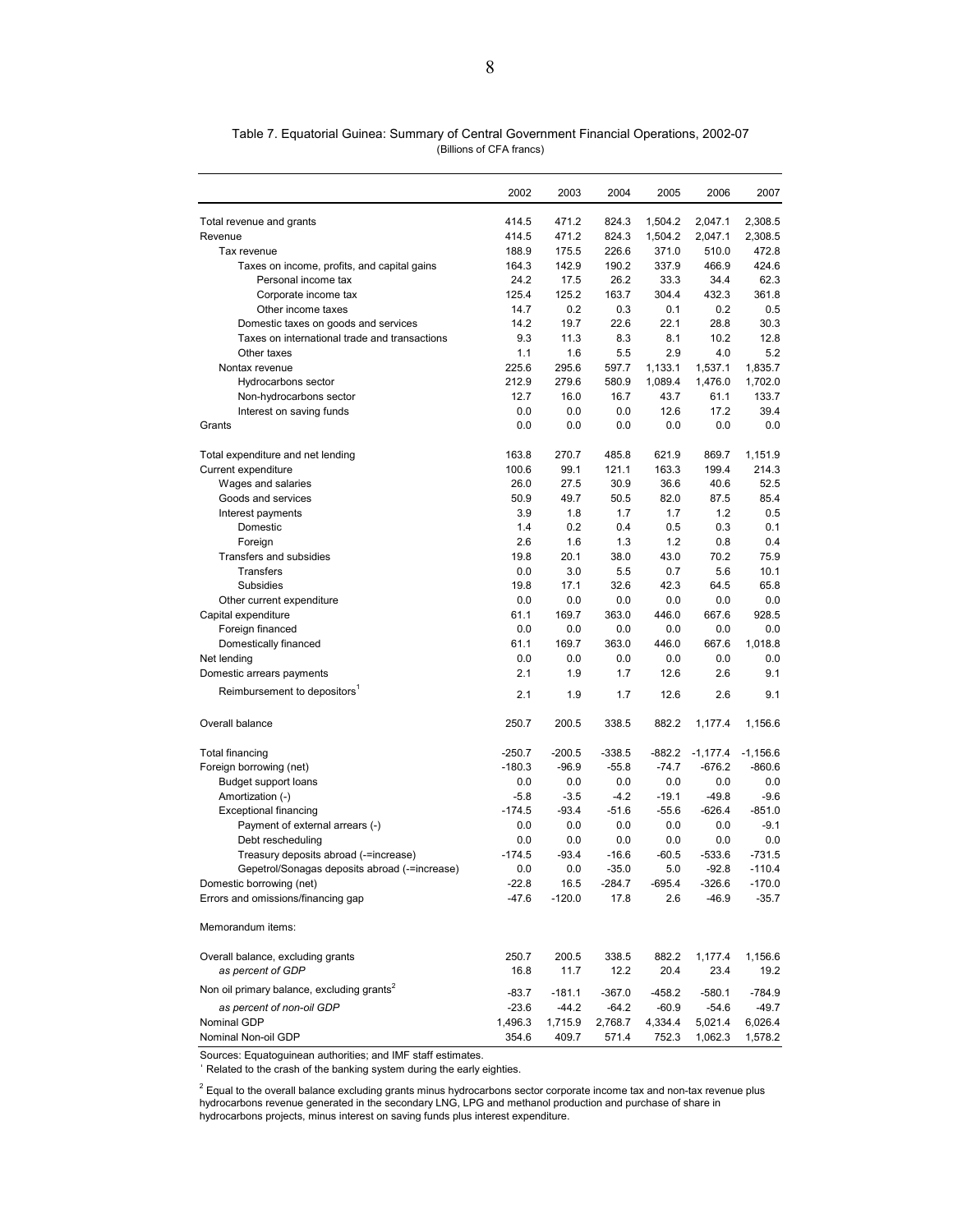|                                               | 2002  | 2003  | 2004  | 2005    | 2006    | 2007    |
|-----------------------------------------------|-------|-------|-------|---------|---------|---------|
| Total revenue and grants                      | 414.5 | 471.2 | 824.3 | 1,504.2 | 2,047.1 | 2,308.5 |
| Revenue                                       | 414.5 | 471.2 | 824.3 | 1,504.2 | 2,047.1 | 2,308.5 |
| Tax revenue                                   | 188.9 | 175.5 | 226.6 | 371.0   | 510.0   | 472.8   |
| Taxes on income, profits, and capital gains   | 164.3 | 142.9 | 190.2 | 337.9   | 466.9   | 424.6   |
| Personal income tax                           | 24.2  | 17.5  | 26.2  | 33.3    | 34.4    | 62.3    |
| Hydrocarbons sector                           | 24.2  | 11.9  | 19.8  | 25.9    | 23.6    | 53.6    |
| Non-hydrocarbons sector                       | 0.0   | 5.7   | 6.5   | 7.4     | 10.7    | 8.7     |
| Corporate income tax                          | 125.4 | 125.2 | 163.7 | 304.4   | 432.3   | 361.8   |
| Hydrocarbons sector                           | 125.4 | 118.2 | 150.4 | 286.2   | 406.5   | 341.8   |
| Contractors                                   | 112.4 | 110.6 | 118.2 | 67.2    | 331.7   | 253.9   |
| Sub-contractors                               | 13.0  | 7.6   | 32.2  | 219.0   | 74.7    | 87.9    |
| Non-hydrocarbons sector                       | 0.0   | 7.0   | 13.3  | 18.3    | 25.9    | 20.0    |
| Other income taxes                            | 14.7  | 0.2   | 0.3   | 0.1     | 0.2     | 0.5     |
| Domestic taxes on goods and services          | 14.2  | 19.7  | 22.6  | 22.1    | 28.8    | 30.3    |
| Value added tax                               | 0.0   | 14.6  | 15.1  | 15.0    | 21.3    | 22.9    |
| Petroleum taxes                               | 0.0   | 5.1   | 7.5   | 7.1     | 7.5     | 7.6     |
| Other domestic taxes on goods and services    | 14.2  | 0.0   | 0.0   | 0.0     | 0.0     | $-0.2$  |
| Taxes on international trade and transactions | 9.3   | 11.3  | 8.3   | 8.1     | 10.2    | 12.8    |
| Import tariffs                                | 4.9   | 4.9   | 4.4   | 4.0     | 5.3     | 6.5     |
| <b>Export taxes</b>                           | 4.4   | 6.4   | 3.9   | 4.1     | 4.9     | 6.3     |
| Other taxes                                   | 1.1   | 1.6   | 5.5   | 2.9     | 4.0     | 5.2     |
| Nontax revenue                                | 225.6 | 295.6 | 597.7 | 1,133.1 | 1,537.1 | 1,835.7 |
| Hydrocarbons sector                           | 212.9 | 279.6 | 580.9 | 1,089.4 | 1,476.0 | 1,702.0 |
| Royalties                                     | 172.2 | 240.1 | 381.6 | 462.6   | 969.9   | 1,130.6 |
| Profit sharing                                | 40.7  | 38.6  | 195.3 | 573.5   | 500.3   | 469.5   |
| Primary oil and gas production                | 40.7  | 24.1  | 171.1 | 527.5   | 359.2   | 328.4   |
| Secondary LNG, LPG, and methanol production   | 0.0   | 14.5  | 24.1  | 46.0    | 141.1   | 141.1   |
| Bonuses and rents                             | 0.0   | 0.9   | 4.1   | 53.2    | 5.8     | 101.9   |
| Non-hydrocarbons sector                       | 12.7  | 16.0  | 16.7  | 43.7    | 61.1    | 133.7   |
| Nontax revenue excl. interest on saving funds | 12.7  | 16.0  | 16.7  | 31.2    | 43.9    | 94.4    |
| Interest on saving funds                      | 0.0   | 0.0   | 0.0   | 12.6    | 17.2    | 39.4    |
| Grants                                        | 0.0   | 0.0   | 0.0   | 0.0     | 0.0     | 0.0     |

Table 8. Equatorial Guinea: Detailed Central Government Revenue, 2002-07 (Billions of CFA francs)

 $1$  The VAT was legislated in early 2005; previously this was a sales tax. Currently, 40 percent of the firms in the non-hydrocarbons sector continue to pay on the basis of a sales tax.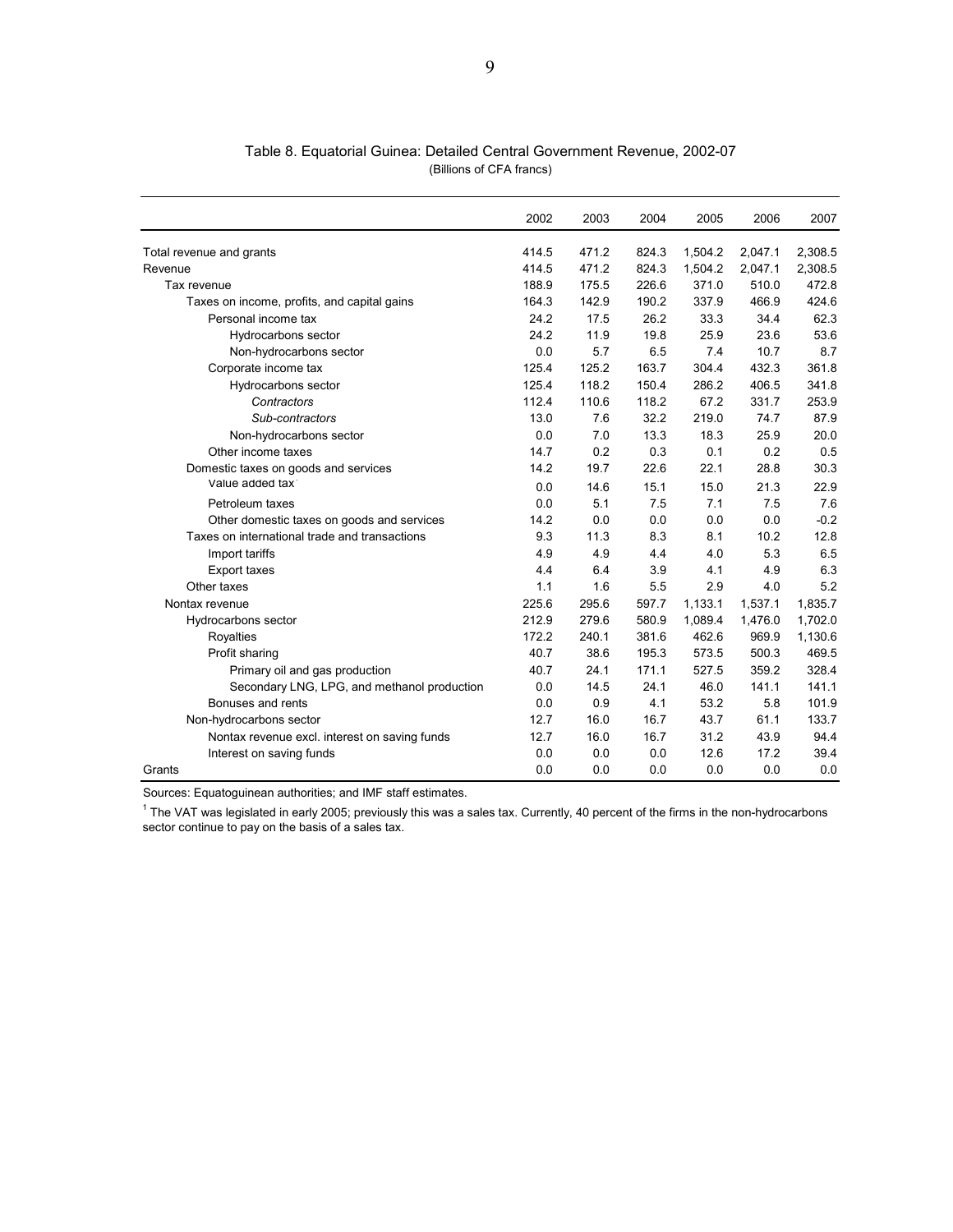|                                               | 2002     | 2003     | 2004     | 2005     | 2006       | 2007       |
|-----------------------------------------------|----------|----------|----------|----------|------------|------------|
| Total expenditure and net lending             | 163.8    | 270.7    | 485.8    | 621.9    | 869.7      | 1,151.9    |
| Current expenditure                           | 100.6    | 99.1     | 121.1    | 163.3    | 199.4      | 214.3      |
| Wages and salaries                            | 26.0     | 27.5     | 30.9     | 36.6     | 40.6       | 52.5       |
| Goods and services                            | 50.9     | 49.7     | 50.5     | 82.0     | 87.5       | 85.4       |
| Interest payments                             | 3.9      | 1.8      | 1.7      | 1.7      | 1.2        | 0.5        |
| Domestic                                      | 1.4      | 0.2      | 0.4      | 0.5      | 0.3        | 0.1        |
| Foreign                                       | 2.6      | 1.6      | 1.3      | 1.2      | 0.8        | 0.4        |
| Transfers and subsidies                       | 19.8     | 20.1     | 38.0     | 43.0     | 70.2       | 75.9       |
| <b>Transfers</b>                              | 0.0      | 3.0      | 5.5      | 0.7      | 5.6        | 10.1       |
| <b>Subsidies</b>                              | 19.8     | 17.1     | 32.6     | 42.3     | 64.5       | 65.8       |
| Other current expenditure                     | 0.0      | 0.0      | 0.0      | 0.0      | 0.0        | 0.0        |
| Capital expenditure                           | 61.1     | 169.7    | 363.0    | 446.0    | 667.6      | 928.5      |
| Foreign financed                              | 0.0      | 0.0      | 0.0      | 0.0      | 0.0        | 0.0        |
| Domestically financed                         | 61.1     | 169.7    | 363.0    | 446.0    | 667.6      | 1.018.8    |
| Net lending                                   | 0.0      | 0.0      | 0.0      | 0.0      | 0.0        | 0.0        |
| Domestic arrears payments                     | 2.1      | 1.9      | 1.7      | 12.6     | 2.6        | 9.1        |
| Reimbursement to depositors                   | 2.1      | 1.9      | 1.7      | 12.6     | 2.6        | 9.1        |
| Overall balance                               | 250.7    | 200.5    | 338.5    | 882.2    | 1,177.4    | 1,156.6    |
| Total financing                               | $-250.7$ | $-200.5$ | $-338.5$ | $-882.2$ | $-1,177.4$ | $-1,156.6$ |
| Foreign borrowing (net)                       | $-180.3$ | $-96.9$  | $-55.8$  | $-74.7$  | $-676.2$   | $-860.6$   |
| Budget support loans                          | 0.0      | 0.0      | 0.0      | 0.0      | 0.0        | 0.0        |
| Amortization (-)                              | $-5.8$   | $-3.5$   | $-4.2$   | $-19.1$  | $-49.8$    | $-9.6$     |
| <b>Exceptional financing</b>                  | $-174.5$ | $-93.4$  | $-51.6$  | $-55.6$  | $-626.4$   | $-851.0$   |
| Payment of external arrears (-)               | 0.0      | 0.0      | 0.0      | 0.0      | 0.0        | $-9.1$     |
| Debt rescheduling                             | 0.0      | 0.0      | 0.0      | 0.0      | 0.0        | 0.0        |
| Treasury deposits abroad (-=increase)         | $-174.5$ | $-93.4$  | $-16.6$  | $-60.5$  | $-533.6$   | $-731.5$   |
| Gepetrol/Sonagas deposits abroad (-=increase) | 0.0      | 0.0      | $-35.0$  | 5.0      | $-92.8$    | $-110.4$   |
| Domestic borrowing (net)                      | $-22.8$  | 16.5     | $-284.7$ | $-695.4$ | $-326.6$   | $-170.0$   |
| Errors and omissions/financing gap            | $-47.6$  | $-120.0$ | 17.8     | 2.6      | $-46.9$    | $-35.7$    |

Table 9. Equatorial Guinea: Detailed Central Government Expenditure and Financing, 2002-07 (Billions of CFA francs)

 $1$  Related to the crash of the banking system during the early eighties.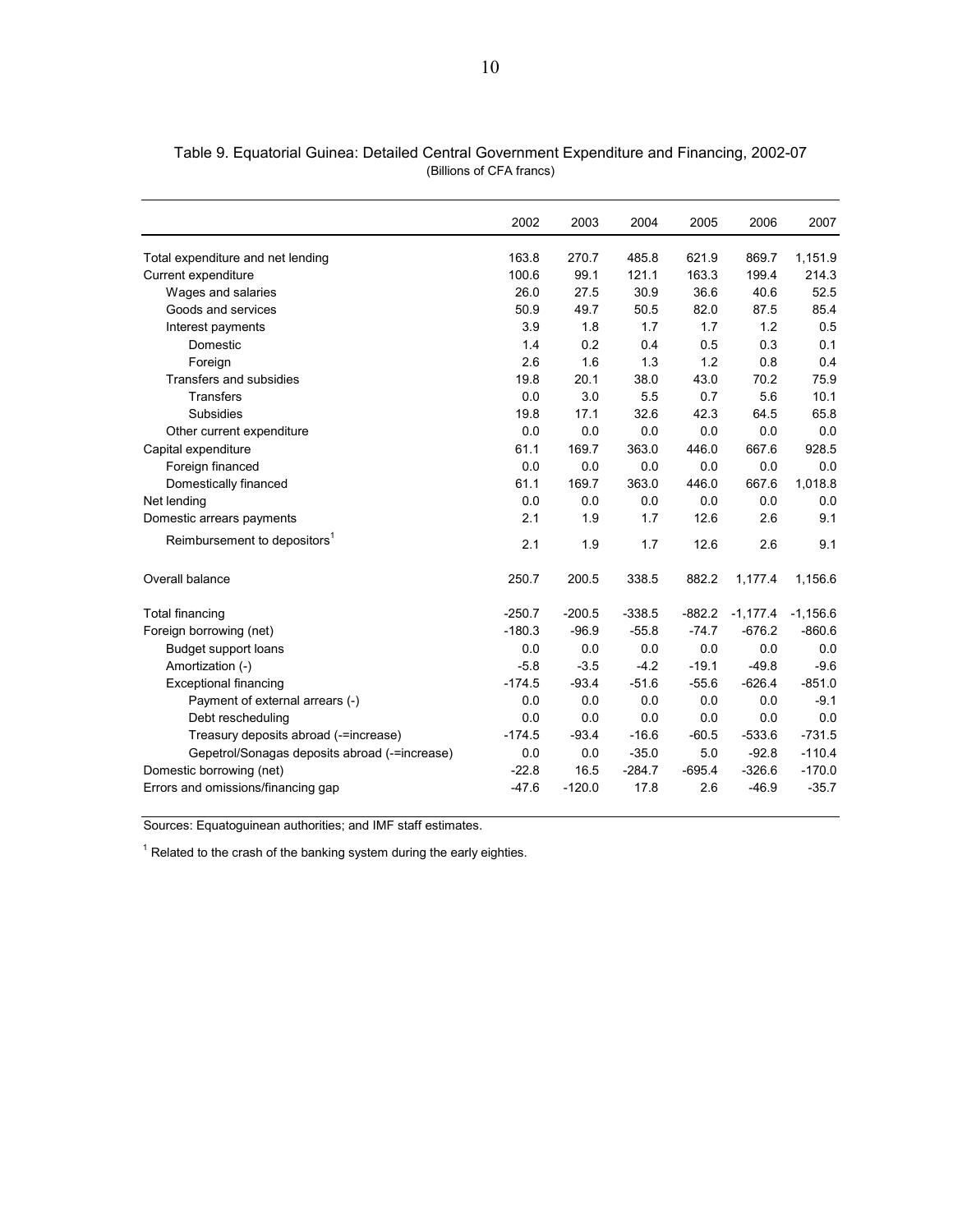|                                               | 2002        | 2003             | 2004                     | 2005                           | 2006         | 2007        |  |
|-----------------------------------------------|-------------|------------------|--------------------------|--------------------------------|--------------|-------------|--|
|                                               |             |                  | (Billions of CFA francs) |                                |              |             |  |
| Total revenue                                 | 414         | 471              | 824                      | 1,504                          | 2,047        | 2,309       |  |
| Oil revenue                                   | 338         | 383              | 707                      | 1,330                          | 1,741        | 1,903       |  |
| Non-oil revenue (incl. oil derivatives)       | 76          | 88               | 117                      | 175                            | 306          | 406         |  |
| Total expenditure and net lending             | 164         | 271              | 486                      | 622                            | 870          | 1.152       |  |
| Current expenditure                           | 101         | 99               | 121                      | 163                            | 199          | 214         |  |
| Wages and salaries                            | 26          | 28               | 31                       | 37                             | 41           | 52          |  |
| Goods and services<br>Subsidies and transfers | 51<br>20    | 50<br>20         | 50<br>38                 | 82<br>43                       | 88<br>70     | 85<br>76    |  |
| Scheduled interest                            | 4           | 2                | 2                        | 2                              | $\mathbf{1}$ | 1           |  |
|                                               | 61          | 170              | 363                      | 446                            | 668          | 929         |  |
| Capital expenditure                           |             |                  |                          |                                |              |             |  |
| Overall balance, excluding grants             | 251         | 200              | 338                      | 882                            | 1,177        | 1.157       |  |
| Non oil primary balance, excluding grants     | -84         | $-181$           | $-367$                   | $-458$                         | $-580$       | $-785$      |  |
|                                               |             |                  |                          | (Annual percentage change)     |              |             |  |
| Total revenue                                 | 19.1        | 13.7             | 75.0                     | 82.5                           | 36.1         | 25.5        |  |
| Oil revenue                                   | 18.2        | 13.3             | 84.5                     | 88.0                           | 31.0         | 36.3        |  |
| Non-oil revenue (incl. oil derivatives)       | 23.1        | 15.2             | 33.3                     | 49.1                           | 75.1         | $-8.6$      |  |
| Total expenditure and net lending             | $-5.5$      | 65.2             | 79.5                     | 28.0                           | 39.8         | $-3.2$      |  |
| Current expenditure                           | 57.7        | $-1.5$           | 22.3                     | 34.8                           | 22.1         | 5.4         |  |
| Wages and salaries                            | 49.3        | 5.7              | 12.2                     | 18.6                           | 10.9         | 8.1         |  |
| Goods and services                            | 112.0       | $-2.3$           | 1.6                      | 62.4                           | 6.8          | $-7.6$      |  |
| Subsidies and transfers                       | 29.3        | 1.5              | 89.5                     | 13.1                           | 63.1         | 23.8        |  |
| Scheduled interest                            | $-44.6$     | $-54.4$          | $-3.7$                   | $-1.9$                         | $-31.0$      | $-49.1$     |  |
|                                               |             |                  |                          |                                |              |             |  |
| Capital expenditure                           | $-39.8$     | 177.8            | 113.9                    | 22.9                           | 49.7         | $-5.2$      |  |
| Overall balance, excluding grants             | 43.5        | $-20.0$          | 68.8                     | 160.6                          | 33.5         | 78.0        |  |
| Non oil primary balance, excluding grants     | -19.8       | 116.4            | 102.7                    | 24.8                           | 26.6         | 0.8         |  |
|                                               |             |                  |                          | (Percent of total revenue)     |              |             |  |
| Total revenue                                 | 100.0       | 100.0            | 100.0                    | 100.0                          | 100.0        | 100.0       |  |
| Oil revenue                                   | 81.6        | 81.4             | 85.8                     | 88.4                           | 85.1         | 82.4        |  |
| Non-oil revenue (incl. oil derivatives)       | 18.4        | 18.6             | 14.2                     | 11.6                           | 14.9         | 17.6        |  |
|                                               |             |                  |                          | (Percent of total expenditure) |              |             |  |
| Total expenditure and net lending             | 100.0       | 100.0            | 100.0                    | 100.0                          | 100.0        | 100.0       |  |
| Current expenditure                           | 61.4        | 36.6             | 24.9                     | 26.3                           | 22.9         | 18.6        |  |
| Wages and salaries                            | 15.9        | 10.2             | 6.4                      | 5.9                            | 4.7          | 4.6         |  |
| Goods and services                            | 31.0        | 18.3             | 10.4                     | 13.2                           | 10.1         | 7.4         |  |
| Subsidies and transfers<br>Scheduled interest | 12.1<br>2.4 | 7.4<br>0.7       | 7.8<br>0.4               | 6.9                            | 8.1<br>0.1   | 6.6         |  |
| Capital expenditure                           | 37.3        | 62.7             | 74.7                     | 0.3<br>71.7                    | 76.8         | 0.0<br>80.6 |  |
|                                               |             | (Percent of GDP) |                          |                                |              |             |  |
| Total revenue                                 | 27.7        | 27.5             | 29.8                     | 34.7                           | 40.8         | 38.3        |  |
| Oil revenue                                   | 22.6        | 22.3             | 25.5                     | 30.7                           | 34.7         | 31.6        |  |
| Non-oil revenue (incl. oil derivatives)       | 5.1         | 5.1              | 4.2                      | 4.0                            | 6.1          | 6.7         |  |
| Total expenditure and net lending             | 10.9        | 15.8             | 17.5                     | 14.3                           | 17.3         | 19.1        |  |
| Current expenditure                           | 6.7         | 5.8              | 4.4                      | 3.8                            | 4.0          | 3.6         |  |
| Wages and salaries                            | 1.7         | 1.6              | 1.1                      | 0.8                            | 0.8          | 0.9         |  |
| Goods and services                            | 3.4         | 2.9              | 1.8                      | 1.9                            | 1.7          | 1.4         |  |
| Subsidies and transfers                       | 1.3         | 1.2              | 1.4                      | 1.0                            | 1.4          | 1.3         |  |
| Scheduled interest                            | 0.3         | 0.1              | 0.1                      | 0.0                            | 0.0          | 0.0         |  |
| Capital expenditure                           | 4.1         | 9.9              | 13.1                     | 10.3                           | 13.3         | 15.4        |  |
| Overall balance, excluding grants             | 16.8        | 11.7             | 12.2                     | 20.4                           | 23.4         | 19.2        |  |
|                                               |             |                  |                          | (Percent of non-oil GDP)       |              |             |  |
| Non-oil revenue (incl. oil derivatives)       | 21.5        | 21.4             | 20.5                     | 23.2                           | 28.8         | 25.7        |  |
| Non oil primary balance, excluding grants     | $-23.6$     | $-44.2$          | $-64.2$                  | $-60.9$                        | $-54.6$      | $-49.7$     |  |

#### Table 10. Equatorial Guinea: Fiscal Indicators, 2002-07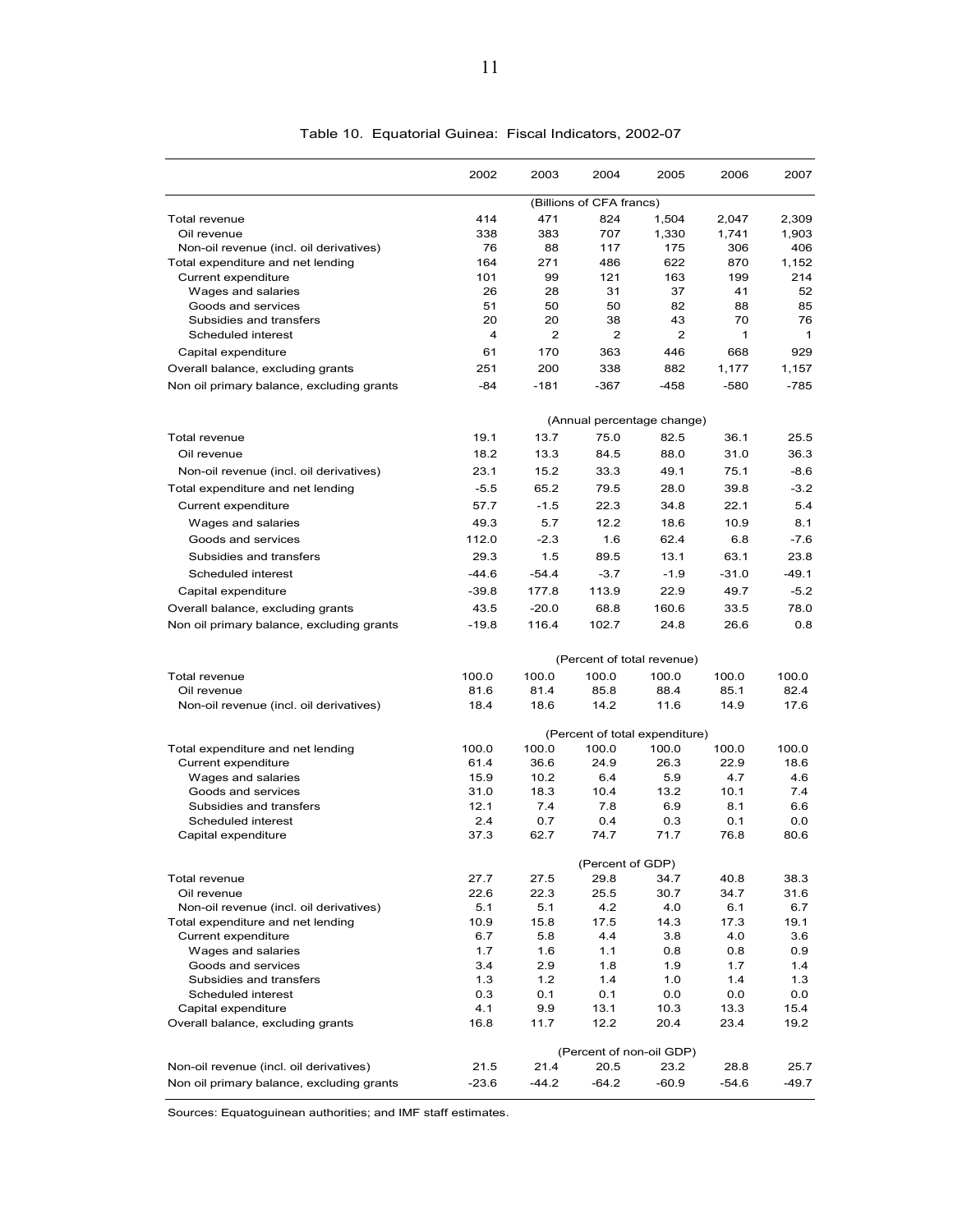|                       | 2004                       | 2005                                   | 2006    | 2007      |  |  |  |
|-----------------------|----------------------------|----------------------------------------|---------|-----------|--|--|--|
| Expenditure by sector |                            | (Millions of CFA francs)               |         |           |  |  |  |
| Social                | 65,346                     | 71,410                                 | 88,161  | 186,781   |  |  |  |
| Infrastructure        | 225,082                    | 188,771                                | 349,078 | 441,200   |  |  |  |
| Productive            | 7.261                      | 64,342                                 | 187,977 | 218,163   |  |  |  |
| Public administration | 65.346                     | 121,481                                | 134,621 | 172,702   |  |  |  |
| Total                 | 363,035                    | 446,003                                | 759,837 | 1,018,846 |  |  |  |
| Expenditure by sector | (Millions of U.S. dollars) |                                        |         |           |  |  |  |
| Social                | 123.7                      | 135.4                                  | 168.6   | 389.7     |  |  |  |
| Infrastructure        | 426.1                      | 357.9                                  | 667.6   | 920.6     |  |  |  |
| Productive            | 13.7                       | 122.0                                  | 359.5   | 455.2     |  |  |  |
| Public administration | 123.7                      | 230.3                                  | 257.5   | 360.3     |  |  |  |
| Total                 | 687.2                      | 845.6                                  | 1,453.1 | 2,125.8   |  |  |  |
| Expenditure by sector |                            | (Percent of total capital expenditure) |         |           |  |  |  |
| Social                | 18.0                       | 16.0                                   | 11.6    | 18.3      |  |  |  |
| Infrastructure        | 62.0                       | 42.3                                   | 45.9    | 43.3      |  |  |  |
| Productive            | 2.0                        | 14.4                                   | 24.7    | 21.4      |  |  |  |
| Public administration | 18.0                       | 27.2                                   | 17.7    | 17.0      |  |  |  |
| Total                 | 100.0                      | 100.0                                  | 100.0   | 100.0     |  |  |  |

Table 11. Equatorial Guinea: Public Investment Program 2004-07 (execution)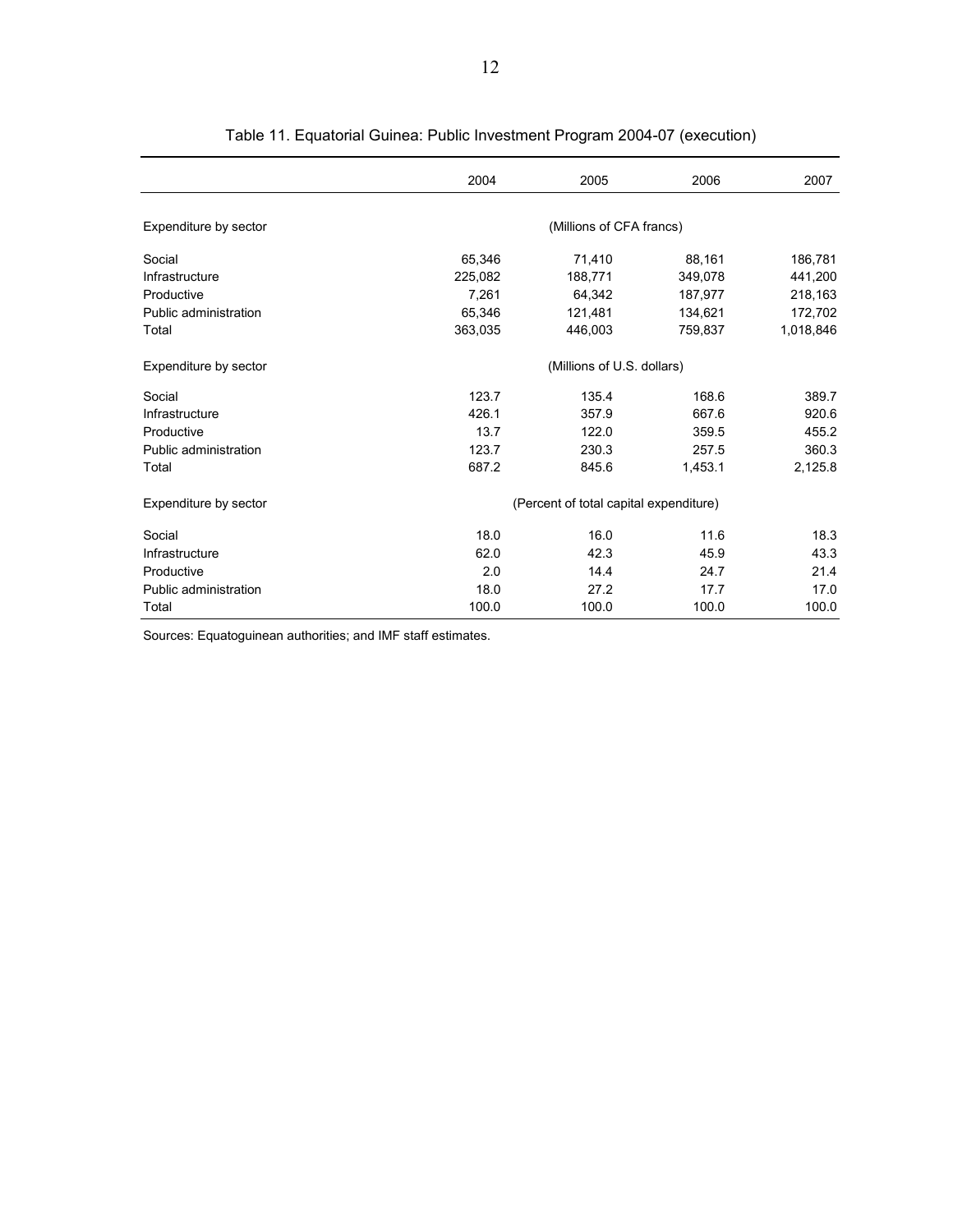#### Table 12. Equatorial Guinea: Monetary Survey, 2002–07

(Billions of CFA francs, unless otherwise specified; end of period)

|                                                                                  | 2002                                                   | 2003    | 2004     | 2005       | 2006       | 2007       |
|----------------------------------------------------------------------------------|--------------------------------------------------------|---------|----------|------------|------------|------------|
|                                                                                  | Dec.                                                   | Dec.    | Dec.     | Dec.       | Dec.       | Dec.       |
| Monetary survey                                                                  |                                                        |         |          |            |            |            |
| Net foreign assets                                                               | 104.6                                                  | 153.6   | 499.6    | 1,241.0    | 1,573.9    | 1,804.3    |
| (millions of U.S. dollars)                                                       | 167.2                                                  | 295.8   | 1,037.3  | 2,231.8    | 3,160.1    | 4,049.2    |
| Net domestic assets                                                              | $-5.5$                                                 | 1.6     | $-292.4$ | $-961.9$   | $-1,255.4$ | $-1,322.4$ |
| Domestic credit                                                                  | 3.4                                                    | 17.3    | $-269.2$ | $-933.6$   | $-1,224.6$ | $-1,340.4$ |
| Claims on government (net)                                                       | $-50.8$                                                | $-34.3$ | $-332.0$ | $-1,027.4$ | $-1,354.0$ | $-1,524.0$ |
| Claims on non-government                                                         | 54.2                                                   | 51.6    | 62.8     | 93.8       | 129.5      | 183.7      |
| Other items (net)                                                                | $-8.9$                                                 | $-15.6$ | $-23.2$  | $-28.3$    | $-30.8$    | 18.0       |
| Broad money (M2)                                                                 | 99.1                                                   | 155.2   | 207.2    | 279.1      | 318.5      | 449.9      |
| Currency                                                                         | 26.0                                                   | 35.1    | 45.7     | 57.7       | 68.2       | 80.9       |
| Deposits                                                                         | 73.1                                                   | 120.1   | 161.4    | 221.4      | 250.3      | 369.0      |
| Memorandum items:                                                                | (Annual percentage change, unless otherwise specified) |         |          |            |            |            |
| CPI inflation (average annual)                                                   |                                                        | 7.3     | 4.2      | 5.7        | 4.5        | 2.8        |
| Broad money (M2)                                                                 | 53.1                                                   | 56.7    | 33.5     | 34.7       | 14.1       | 41.3       |
| Reserve money (RM)                                                               | 4.6                                                    | 142.5   | 25.1     | 77.9       | 5.4        | 28.1       |
| Credit to the private sector                                                     | 44.6                                                   | $-3.8$  | 22.3     | 48.8       | 34.8       | 40.5       |
| Credit to the private sector (percent of non-oil GDP, excluding oil derivatives) | 20.1                                                   | 16.9    | 14.8     | 18.7       | 17.6       | 19.8       |
| Broad money (percent of overall GDP)                                             | 6.6                                                    | 9.0     | 7.5      | 6.4        | 6.3        | 7.5        |
| Velocity (overall GDP/end-of-period M2)                                          | 15.1                                                   | 11.1    | 13.4     | 15.5       | 15.8       | 13.4       |
| Velocity (non-oil GDP excluding oil derivatives/end-of-period M2)                | 2.7                                                    | 1.9     | 2.0      | 1.8        | 2.2        | 2.0        |
| Reserve money multiplier (M2/RM)                                                 | 2.0                                                    | 1.3     | 1.4      | 1.0        | 1.1        | 1.2        |
| Currency/M2 ratio                                                                | 0.3                                                    | 0.23    | 0.2      | 0.2        | 0.2        | 0.2        |
| Lending rate                                                                     | 18.0                                                   | 18.0    | 18.0     | 17.0       | 15.0       | 15.0       |
| Deposit rate                                                                     | 5.0                                                    | 5.0     | 5.0      | 4.8        | 4.3        | 4.3        |

Sources: BEAC; and IMF staff estimates.

 $1$ Lending rates are not regulated by BEAC, beginning July 2008.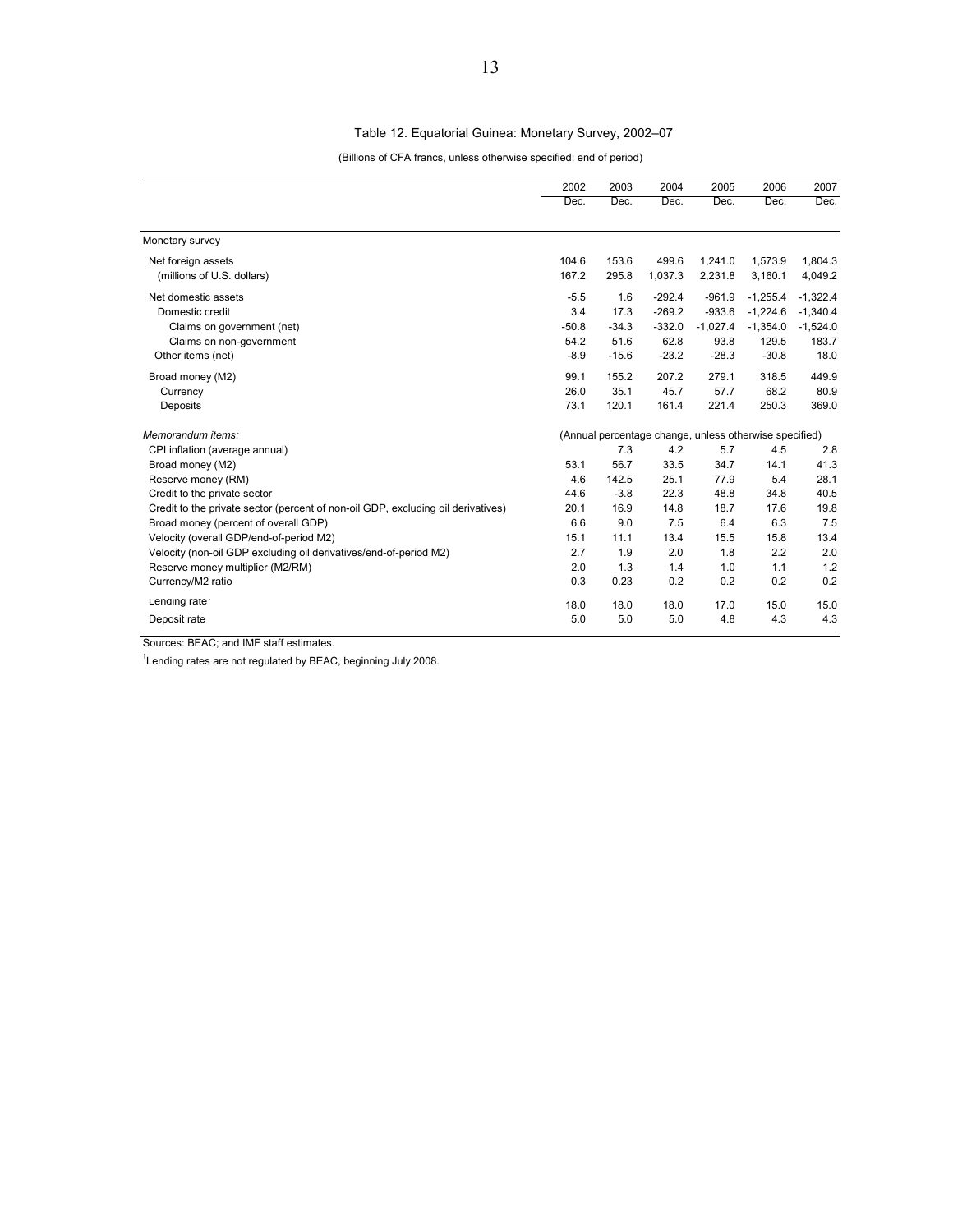#### Table 13. Equatorial Guinea: Central Bank and Commercial Banks, 2002–07

#### (Billions of CFA francs, unless otherwise specified; end of period)

|                                          | 2002    | 2003    | 2004     | 2005     | 2006       | 2007       |
|------------------------------------------|---------|---------|----------|----------|------------|------------|
|                                          | Dec.    | Dec.    | Dec.     | Dec.     | Dec.       | Dec.       |
| <b>Central Bank</b>                      |         |         |          |          |            |            |
| Net foreign assets                       | 50.0    | 118.0   | 450.3    | 1,164.2  | 1,523.0    | 1,713.2    |
| (millions of U.S. dollars)               | 79.9    | 227.2   | 935.0    | 2,093.8  | 3,057.9    | 3,844.7    |
| Net domestic assets                      | $-0.4$  | 2.3     | $-299.7$ | $-896.5$ | $-1,240.8$ | $-1,351.6$ |
| Claims on government (net)               | $-4.1$  | $-2.6$  | $-302.4$ | $-899.2$ | $-1,243.0$ | $-1,401.6$ |
| Claims on commercial banks (net)         | 0.0     | 0.0     | 0.0      | 0.0      | 0.0        | 0.0        |
| Claims on rest of the economy            | 0.0     | 0.0     | 0.0      | 0.0      | 0.0        | 0.0        |
| Other items (net)                        | 3.8     | 4.9     | 2.6      | 2.7      | 2.3        | 49.9       |
| Reserve money                            | 49.6    | 120.3   | 150.5    | 267.8    | 282.3      | 361.5      |
| Currency outside banks                   | 26.0    | 35.1    | 45.7     | 57.7     | 68.2       | 80.9       |
| <b>Bank reserves</b>                     | 22.9    | 84.4    | 104.7    | 210.0    | 213.4      | 279.8      |
| Cash                                     | 6.5     | 5.1     | 7.3      | 9.2      | 11.0       | 13.1       |
| Deposits                                 | 16.4    | 79.3    | 97.4     | 200.8    | 202.3      | 266.8      |
| Nonbank deposits                         | 0.8     | 0.8     | 0.1      | 0.1      | 0.7        | 0.8        |
| Deposit money banks                      |         |         |          |          |            |            |
| Net foreign assets                       | 54.6    | 35.6    | 49.3     | 76.8     | 50.9       | 91.1       |
| (millions of U.S. dollars)               | 87.3    | 68.6    | 102.4    | 138.1    | 102.2      | 204.5      |
| Net domestic assets                      | 17.7    | 83.7    | 112.1    | 144.5    | 198.7      | 277.9      |
| Reserves                                 | 22.9    | 84.4    | 104.7    | 210.0    | 213.4      | 248.6      |
| Cash                                     | 6.5     | 5.1     | 7.3      | 9.2      | 11.0       | 13.1       |
| Deposits with central bank               | 16.4    | 79.3    | 97.4     | 200.8    | 202.3      | 235.6      |
| Required reserves                        | 6.9     | 11.2    | 14.9     | 26.4     | 37.0       | 64.4       |
| Excess reserves                          | 9.5     | 68.1    | 82.5     | 174.4    | 165.3      | 171.1      |
| Domestic credit                          | 7.5     | 19.9    | 33.2     | $-34.4$  | 18.4       | 61.2       |
| Claims on central bank (net)             | 0.0     | 0.0     | 0.0      | 0.0      | 0.0        | 0.0        |
| Claims on government (net)               | $-46.7$ | $-31.8$ | $-29.6$  | $-128.3$ | $-111.0$   | $-122.5$   |
| Claims                                   | 4.1     | 2.1     | 5.8      | 3.5      | 3.7        | 1.7        |
| Deposits                                 | $-50.8$ | $-33.8$ | $-35.4$  | $-131.8$ | $-114.8$   | $-124.2$   |
| Claims on non-government                 | 54.2    | 51.6    | 62.8     | 93.8     | 129.5      | 183.7      |
| <b>Public enterprises</b>                | 1.5     | 0.9     | 0.8      | 1.4      | 4.9        | 8.7        |
| Private sector                           | 52.8    | 50.8    | 62.1     | 92.4     | 124.5      | 174.9      |
| Other items (net)                        | $-12.7$ | $-20.5$ | $-25.9$  | $-31.0$  | $-33.1$    | $-31.9$    |
| Deposit liabilities to nonbank residents | 73.1    | 120.1   | 161.4    | 221.4    | 250.3      | 369.0      |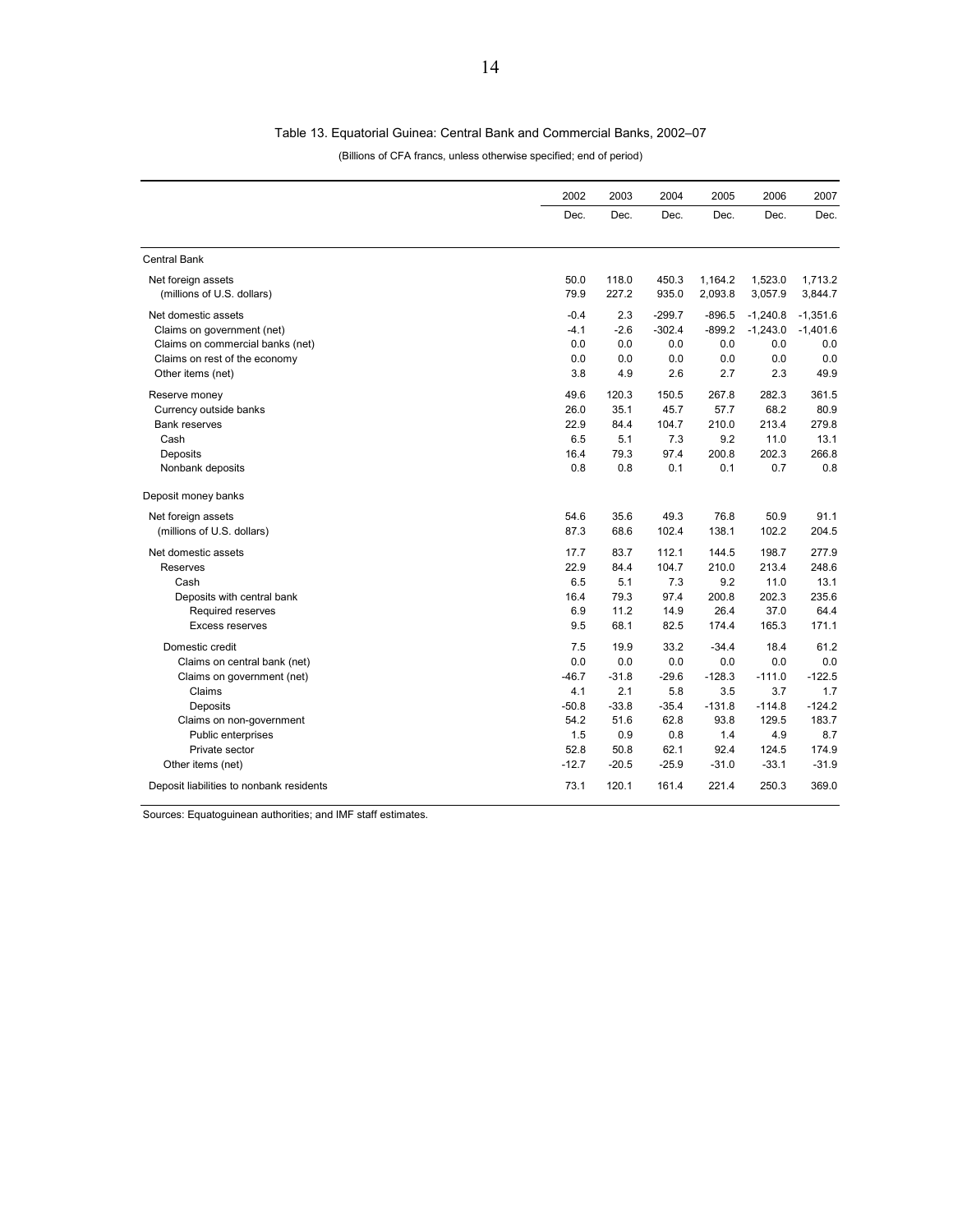#### Table 14. Equatorial Guinea: Balance of Payments, 2002-07 <sup>1</sup>

(Millions of U.S. dollars, unless otherwise specified)

|                                                                                                                                                     | 2002                | 2003                | 2004                  | 2005                   | 2006                   | 2007                   |
|-----------------------------------------------------------------------------------------------------------------------------------------------------|---------------------|---------------------|-----------------------|------------------------|------------------------|------------------------|
|                                                                                                                                                     |                     |                     |                       |                        | Est.                   | Est.                   |
| Current account                                                                                                                                     | 18.4                | $-983.8$            | $-1,133.5$            | $-511.0$               | 679.4                  | 540.9                  |
| Trade balance                                                                                                                                       | 1,605.8             | 1,588.0             | 3,092.8               | 4,992.0                | 6,270.4                | 7,885.3                |
| Exports of goods, f.o.b.                                                                                                                            | 2,113.2             | 2,825.1             | 4,672.7               | 7,113.2                | 8,290.5                | 10,250.0               |
| Of which: Hydrocarbons exports                                                                                                                      | 2,049.2             | 2,750.3             | 4,591.2               | 7,039.9                | 8,217.1                | 10,149.4               |
| Of which: Crude oil                                                                                                                                 | 1,909.0             | 2,557.9             | 4,299.6               | 6,570.5                | 7,538.8                | 8,613.1                |
| Liquefied natural gas                                                                                                                               | 0.0                 | 0.0                 | 0.0                   | 0.0                    | 0.0                    | 583.7                  |
| Liquefied petroleum gas<br>Timber                                                                                                                   | 18.2<br>47.7        | 23.2<br>53.6        | 28.9<br>56.3          | 133.0<br>50.2          | 379.7<br>48.4          | 445.8<br>71.0          |
| Cocoa                                                                                                                                               | 2.3                 | 4.4                 | 6.1                   | 3.4                    | 1.7                    | 2.5                    |
| Coffee                                                                                                                                              | 0.0                 | 0.1                 | 0.1                   | 0.1                    | 0.1                    | 0.2                    |
| Imports of goods, f.o.b.                                                                                                                            | $-507.4$            | $-1,237.2$          | $-1,579.9$            | $-2,121.2$             | $-2,020.1$             | $-2,364.7$             |
| Of which: Petroleum sector<br>Petroleum products                                                                                                    | $-305.8$<br>$-27.8$ | $-928.5$<br>$-37.9$ | $-943.7$<br>$-62.4$   | $-1,174.1$<br>$-95.0$  | $-524.9$<br>$-113.7$   | $-636.4$<br>$-149.0$   |
| Public sector equipment                                                                                                                             | $-127.2$            | $-204.4$            | $-481.0$              | $-696.7$               | $-1,189.3$             | $-1,319.4$             |
| Other <sup>2</sup>                                                                                                                                  |                     |                     |                       |                        |                        |                        |
| Services                                                                                                                                            | $-46.5$<br>$-590.9$ | $-66.3$<br>$-985.0$ | $-92.7$<br>$-1,251.1$ | $-155.4$<br>$-1,392.0$ | $-192.1$<br>$-1,117.5$ | $-259.9$<br>$-1,396.7$ |
| Income                                                                                                                                              | $-985.4$            | $-1,560.5$          | $-2,929.3$            | $-4,044.4$             | $-4,439.9$             | $-5,902.0$             |
| Investment income (net) <sup>3</sup>                                                                                                                | $-931.9$            | $-1,487.8$          | $-2,809.5$            | $-3,862.1$             | $-4,248.6$             | $-5,661.6$             |
| Current transfers                                                                                                                                   | $-11.1$             | $-26.2$             | $-45.9$               | $-66.7$                | $-33.6$                | $-45.7$                |
| Public                                                                                                                                              | 15.1                | 18.2                | 20.0                  | 20.0                   | $-2.9$                 | $-3.2$                 |
| Private                                                                                                                                             | $-26.2$             | $-44.4$             | $-65.9$               | $-86.7$                | $-30.7$                | $-42.5$                |
| Capital and Financial account                                                                                                                       | $-104.7$            | 1,136.3             | 1,756.5               | 1,845.1                | 109.4                  | $-421.7$               |
| Capital account                                                                                                                                     | 0.0                 | 0.0                 | 0.0                   | 0.0                    | 0.0                    | 0.0                    |
| Financial account                                                                                                                                   | $-104.7$            | 1,136.3             | 1,756.5               | 1,845.1                | 109.4                  | $-421.7$               |
| Direct investment                                                                                                                                   | 323.4               | 1,443.5             | 1,651.8               | 1,869.5                | 1,739.5                | 1,715.6                |
| Direct investment to Equatorial Guinea<br>Portfolio investment (net)                                                                                | 323.4<br>0.0        | 1,443.5<br>0.0      | 1,651.8<br>0.0        | 1,869.5<br>0.0         | 1,739.5<br>0.0         | 1,715.6<br>0.0         |
| Other investment (net)                                                                                                                              | $-428.1$            | $-307.2$            | 104.7                 | $-24.4$                | $-1,630.1$             | $-2,137.3$             |
| Medium- and long-term transactions                                                                                                                  | $-7.7$              | $-18.6$             | $-14.2$               | $-45.2$                | $-84.4$                | $-22.3$                |
| General government                                                                                                                                  | $-7.5$              | $-7.0$              | $-8.3$                | $-36.2$                | $-95.3$                | $-35.7$                |
| Incl.: Disbursements                                                                                                                                | 0.0                 | 0.0                 | 0.0                   | 0.0                    | 0.0                    | 0.0                    |
| Amortization<br>Banks                                                                                                                               | $-7.5$<br>0.0       | $-7.0$<br>0.0       | $-8.3$<br>0.0         | $-36.2$<br>0.0         | $-95.3$<br>0.0         | $-35.7$<br>0.0         |
| Other sectors                                                                                                                                       | $-0.2$              | $-11.5$             | $-5.9$                | $-8.9$                 | 10.8                   | 13.4                   |
| Short-term transactions                                                                                                                             | $-420.3$            | $-288.6$            | 118.9                 | 20.8                   | $-1,545.7$             | $-2,115.0$             |
| General government <sup>4</sup>                                                                                                                     | $-304.2$            | $-182.0$            | $-25.5$               | $-105.3$               | $-1,203.1$             | $-1,831.2$             |
| Banks                                                                                                                                               | $-57.3$             | 32.7                | $-25.9$               | $-52.1$                | 49.5                   | $-83.9$                |
| Other sectors                                                                                                                                       | $-58.8$             | $-139.4$            | 170.4                 | 178.2                  | $-392.1$               | $-200.0$               |
| Errors and omissions                                                                                                                                | 91.4                | $-30.1$             | 28.8                  | 49.8                   | $-103.4$               | 269.5                  |
| Overall balance                                                                                                                                     | 5.2                 | 122.4               | 651.8                 | 1,383.9                | 685.4                  | 388.6                  |
| Financing                                                                                                                                           | $-5.2$              | $-122.4$            | $-651.8$              | $-1,383.9$             | $-685.4$               | $-388.6$               |
| Change in net international reserves <sup>5</sup> (increase -)                                                                                      | $-5.8$              | $-117.1$            | $-628.9$              | $-1,353.6$             | $-685.4$               | $-388.6$               |
| <b>Exceptional financing</b>                                                                                                                        | 0.6                 | $-5.3$              | $-22.9$               | $-30.3$                | 0.0                    | 0.0                    |
| Change in arrears (net; decrease -)                                                                                                                 | 0.6                 | $-75.2$             | $-22.9$               | $-85.1$                | 0.0                    | 0.0                    |
| Memorandum items:                                                                                                                                   |                     |                     |                       |                        |                        |                        |
| Gross official foreign assets (USD million)                                                                                                         | 584.1               | 915.2               | 1,648.0               | 2,910.9                | 5,078.2                | 7,056.8                |
| Of which: Reserve assets at the BEAC                                                                                                                | 88.5                | 237.7               | 945.0                 | 2,102.5                | 3,066.7                | 3,845.9                |
| Government bank deposits abroad                                                                                                                     | 495.6               | 677.5               | 703.0                 | 808.4                  | 2.011.4                | 3,210.9                |
| Gross official foreign assets (in months of next year's imports)                                                                                    | 3.1                 | 3.8                 | 5.5                   | 11.0                   | 16.0                   | 15.2                   |
| Gross official foreign assets (in months of next year's imports (excl. petroleum sector))<br>Current account balance (in percent of GDP; deficit -) | 11.9<br>0.9         | 10.9<br>$-33.3$     | 13.7<br>$-21.6$       | 17.6<br>$-6.2$         | 24.9<br>7.1            | 20.9<br>4.3            |
| Growth of hydrocarbons exports (in percent)                                                                                                         | 22.5                | 34.2                | 66.9                  | 53.3                   | 16.7                   | 23.5                   |
| Growth of non-oil exports (in percent)                                                                                                              | $-2.6$              | 16.9                | 8.9                   | $-10.0$                | 0.1                    | 37.1                   |
| Growth of other imports                                                                                                                             |                     | 20.3                | 13.4                  | 3.2                    | 18.5                   | 16.3                   |

Sources: Equatoguinean authorities; and IMF staff estimates and projections.

<sup>1</sup> The BOP data presented in this table is not compiled in accordance with the IMF's Balance of Payments Manual, fifth edition. At least since 2003, the data has not been derived from customs' and bank records' data, but from estimates by the national offi

<sup>2</sup> Including private sector consumption and investment imports.

<sup>3</sup> Including investment income of oil companies. The latter includes reinvested earnings (with an offsetting entry in foreign direct investment).

<sup>4</sup> Since 2000, entries represent changes in government deposits in commercial banks

<sup>5</sup> Consists only of items on the balance sheet of the national office of the BEAC (i.e., excluding government bank deposits abroad).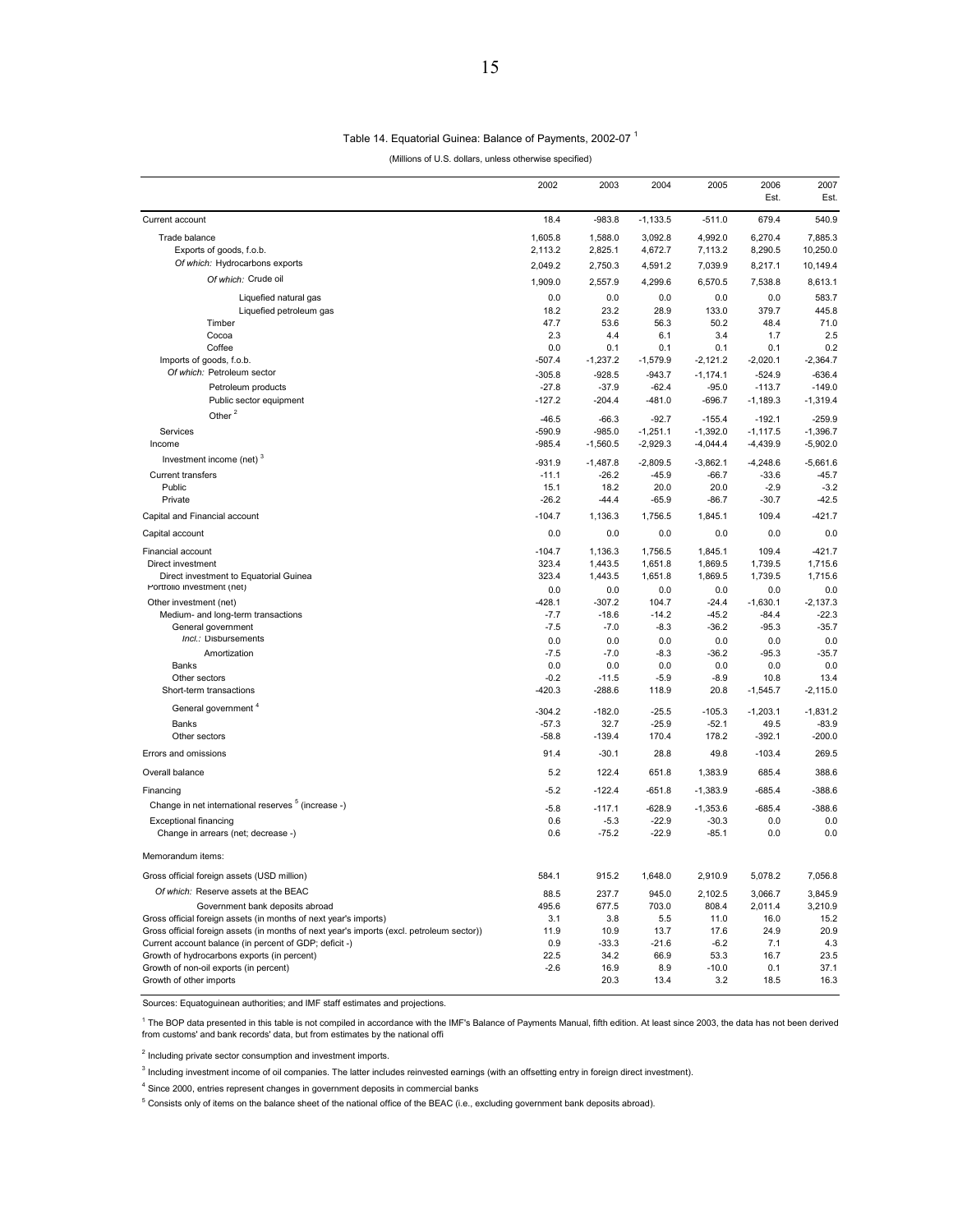|                         | 2002  | 2003    | 2004    | 2005    | 2006    | 2007    |
|-------------------------|-------|---------|---------|---------|---------|---------|
|                         |       |         |         |         |         |         |
| Total imports, f.o.b.   | 507.4 | 1,237.2 | 1,579.9 | 2,121.2 | 2,020.1 | 2,364.7 |
| Public sector equipment | 127.2 | 204.4   | 481.0   | 696.7   | 1,189.3 | 1,319.4 |
| Petroleum sector        | 305.8 | 928.5   | 943.7   | 1,174.1 | 524.9   | 636.4   |
| Petroleum products      | 27.8  | 37.9    | 62.4    | 95.0    | 113.7   | 149.0   |
| Other                   | 46.5  | 66.3    | 92.7    | 155.4   | 192.1   | 259.9   |
|                         |       |         |         |         |         |         |
| Total imports, f.o.b.   | 100.0 | 100.0   | 100.0   | 100.0   | 100.0   | 100.0   |
| Public sector           | 25.1  | 16.5    | 30.4    | 32.8    | 58.9    | 55.8    |
| Oil sector              | 60.3  | 75.1    | 59.7    | 55.4    | 26.0    | 26.9    |
| Petroleum products      | 5.5   | 3.1     | 4.0     | 4.5     | 5.6     | 6.3     |
| Other                   | 9.2   | 5.4     | 5.9     | 7.3     | 9.5     | 11.0    |

Table 15. Equatorial Guinea: Composition of Imports, 2002-07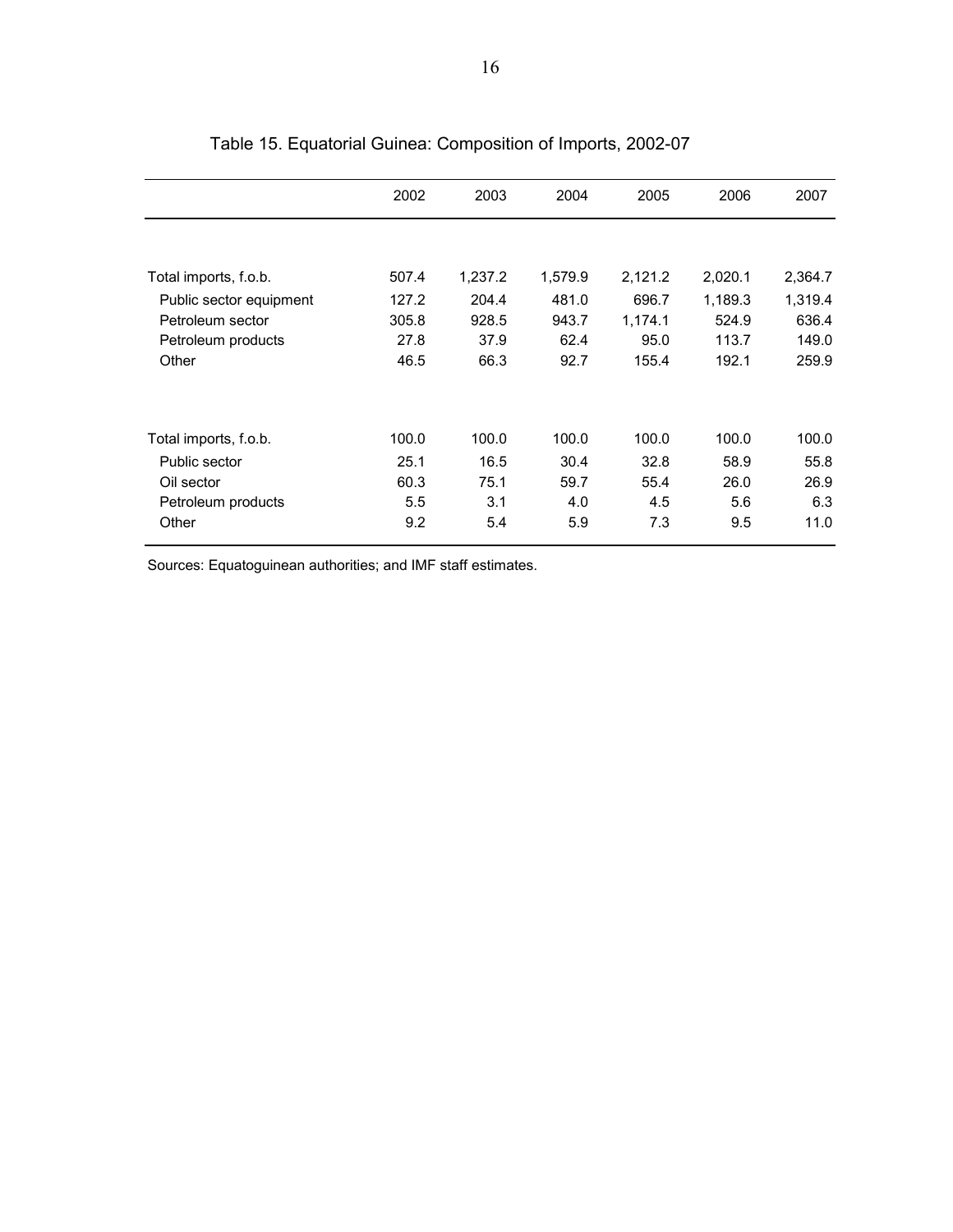## Table 16. Equatorial Guinea: Scheduled External Public Debt Service, 2002-07

|                                                       | 2002 | 2003 | 2004 | 2005 | 2006  | 2007 |
|-------------------------------------------------------|------|------|------|------|-------|------|
| <b>Multilateral creditors</b>                         | 2.8  | 5.1  | 4.8  | 4.0  | 4.0   | 4.5  |
| Principal                                             | 2.0  | 3.9  | 3.5  | 2.8  | 3.1   | 3.6  |
| Interest                                              | 0.8  | 1.2  | 1.3  | 1.2  | 0.9   | 0.9  |
| <b>Bilateral creditors</b>                            | 3.5  | 4.6  | 6.1  | 34.7 | 97.0  | 32.6 |
| Principal                                             | 1.3  | 3.1  | 4.9  | 33.6 | 96.3  | 32.1 |
| Interest                                              | 2.2  | 1.5  | 1.2  | 1.1  | 0.7   | 0.5  |
| Paris Club creditors                                  | 3.5  | 3.0  | 2.9  | 31.4 | 91.3  | 30.8 |
| Principal                                             | 1.3  | 1.5  | 1.7  | 30.3 | 90.6  | 30.3 |
| Interest                                              | 2.2  | 1.5  | 1.2  | 1.1  | 0.7   | 0.5  |
| Other bilateral creditors                             | 0.0  | 1.6  | 3.2  | 3.3  | 5.7   | 1.8  |
| Principal                                             | 0.0  | 1.6  | 3.2  | 3.3  | 5.7   | 1.8  |
| Interest                                              | 0.0  | 0.0  | 0.0  | 0.0  | 0.0   | 0.0  |
| Total                                                 | 9.8  | 9.8  | 10.9 | 38.7 | 100.9 | 37.1 |
| Principal                                             | 4.5  | 7.0  | 8.3  | 36.4 | 99.4  | 35.7 |
| Interest                                              | 5.3  | 2.7  | 2.5  | 2.3  | 1.6   | 1.3  |
| Memorandum items:                                     |      |      |      |      |       |      |
| Debt-service ratio                                    |      |      |      |      |       |      |
| In percent of exports of goods and nonfactor services | 0.5  | 0.3  | 0.2  | 0.5  | 1.2   | 0.4  |
| In percent of government revenue                      | 1.7  | 1.2  | 0.7  | 1.4  | 2.6   | 0.8  |

#### (Millions of U.S. dollars, unless otherwise indicated)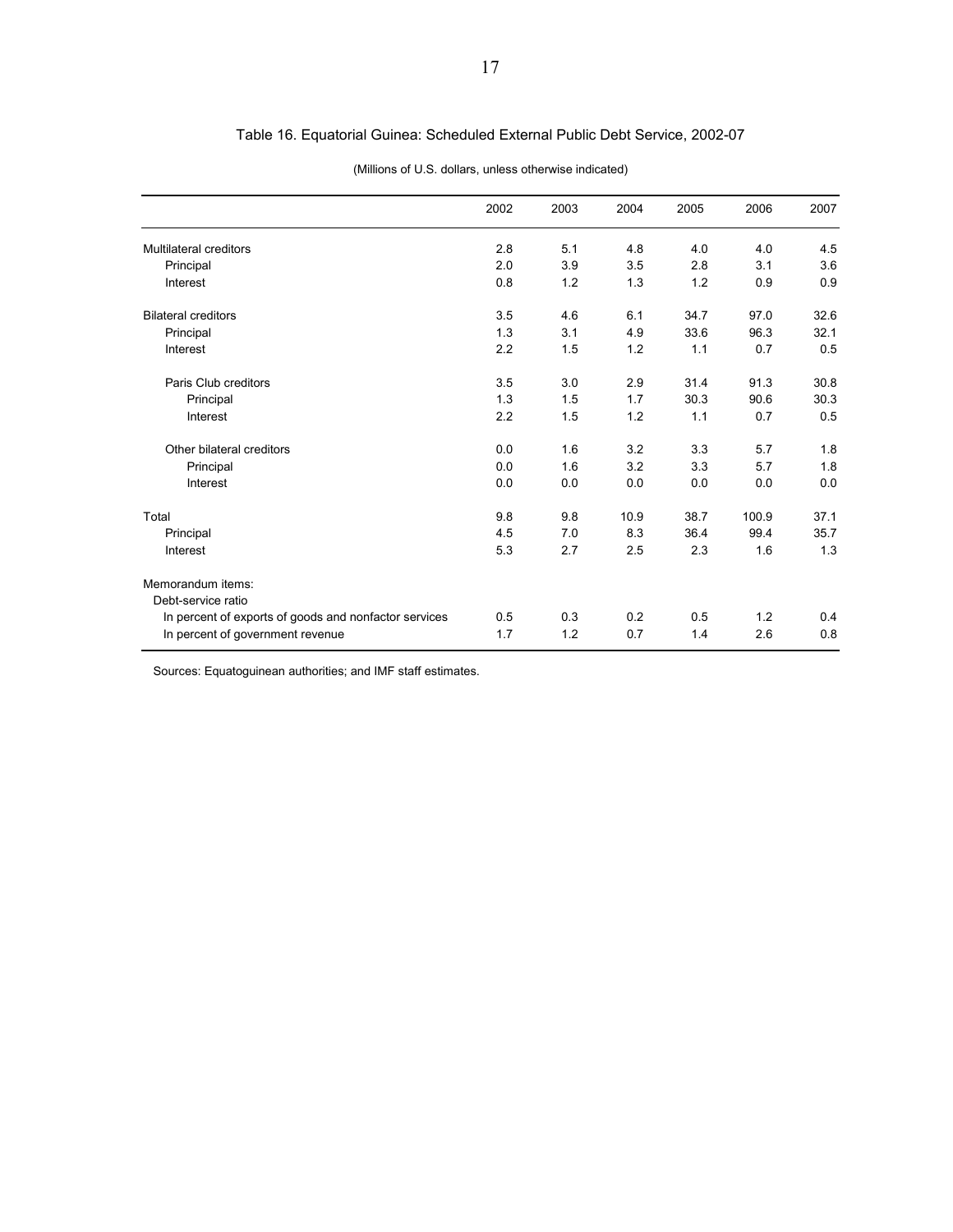## Table 17. Equatorial Guinea: External Medium- and Long-Term Outstanding Public Debt, 2002-07

| (Millions of U.S. dollars, unless otherwise indicated) |  |
|--------------------------------------------------------|--|
|--------------------------------------------------------|--|

|                                                   | 2002     | 2003     | 2004     | 2005     | 2006      | 2007     |
|---------------------------------------------------|----------|----------|----------|----------|-----------|----------|
|                                                   |          |          |          |          |           |          |
| Total outstanding debt                            | 212.3    | 307.4    | 323.0    | 245.4    | 156.3     | 136.3    |
| Multilateral debt                                 | 91.3     | 111.5    | 115.5    | 97.3     | 105.4     | 114.0    |
| African Development Bank/African Development Fund | 32.0     | 44.0     | 45.7     | 39.0     | 42.9      | 47.0     |
| <b>IDA</b>                                        | 44.6     | 52.5     | 55.8     | 47.3     | 51.5      | 55.9     |
| IMF                                               | 1.1      | 1.0      | 0.0      | 0.0      | 0.0       | 0.0      |
| Other                                             | 13.6     | 13.9     | 13.9     | 11.0     | 11.1      | 11.1     |
| <b>Bilateral debt</b>                             | 121.0    | 194.7    | 206.2    | 146.9    | 49.5      | 20.8     |
| Paris Club creditors                              | 83.3     | 156.0    | 166.4    | 115.4    | 33.7      | 5.0      |
| Non-Paris Club creditors                          | 37.8     | 38.7     | 39.8     | 31.5     | 15.8      | 15.8     |
| Commercial banks and suppliers' credits           | $\cdots$ | $\cdots$ | $\cdots$ | $\cdots$ | $\ddotsc$ | $\cdots$ |